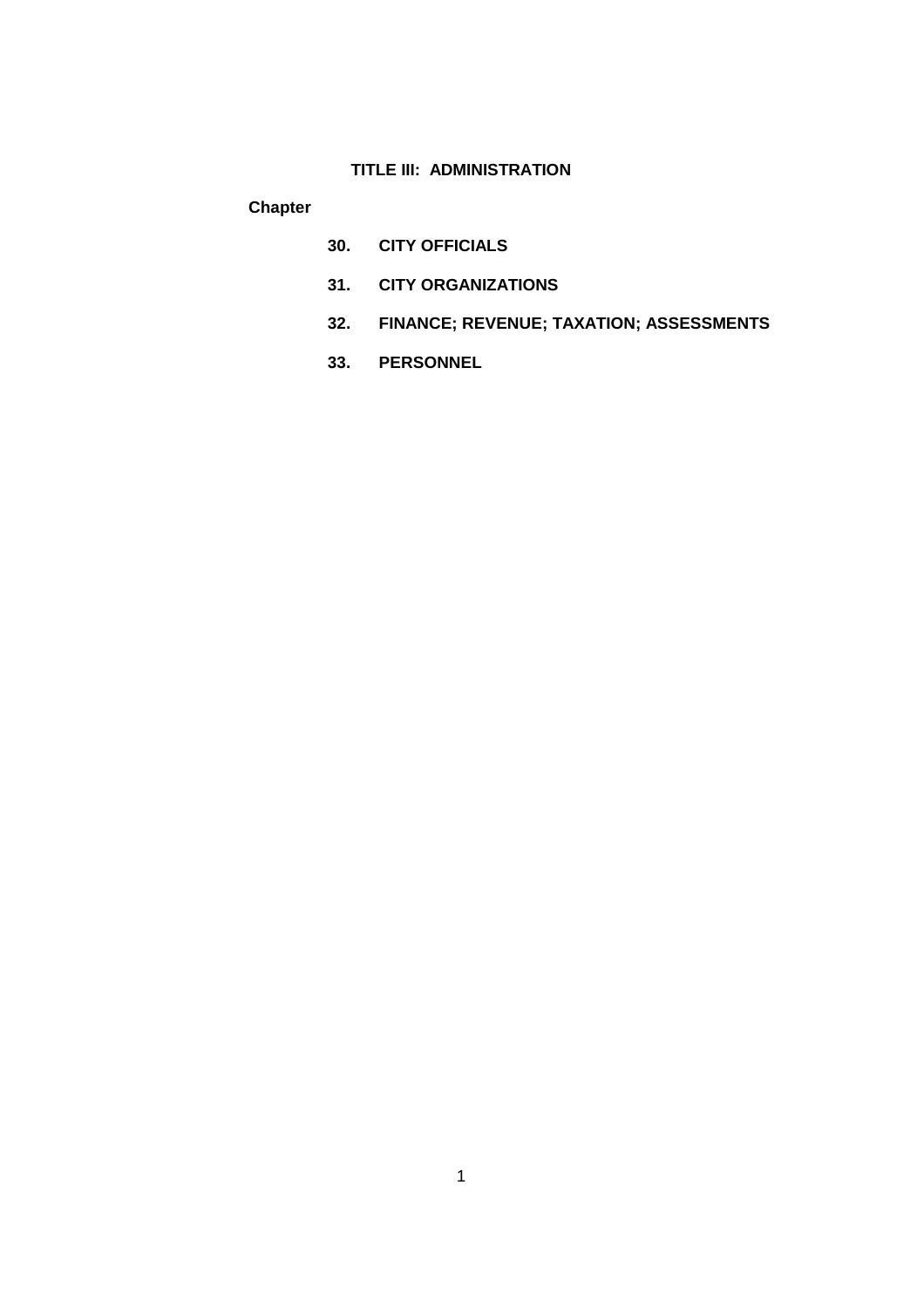#### **CHAPTER 30: CITY OFFICIALS**

Section (§)

- 30.01 Police Department; Police Chief
- 30.02 City Attorney
- 30.03 City Engineer
- 30.04 City Manager

### **§ 30.01 POLICE DEPARTMENT; POLICE CHIEF.**

(A) The City of Brown City shall maintain a Police Department which shall consist of a Police Chief and the number of full-time, part-time, and reserve officers as the City Council determines are necessary to enforce those laws in effect within the City of Brown City and to maintain the health, safety, and welfare of the City and its citizens.

(B) Conduct and duties of the members of the Police Department shall be governed by the Brown City Police Department Policies and Procedures Manual which shall be adopted by resolution of the Brown City Council and which may be amended as necessary by the same procedures from time to time.

(C) This section shall take effect upon publication. (1997 Code, § 2102)

#### **§ 30.02 CITY ATTORNEY.**

(A) The Mayor, with the approval of the Council, shall annually appoint a City Attorney for the City.

(B) The City Attorney shall be admitted to the practice of law in the State of Michigan through the State Bar of Michigan, and shall be a member in good standing of the State Bar of Michigan. (Am. Ord. passed 3-25-1996)

(C) The compensation of the City Engineer and any of his or her assistants shall be set from time to time by the City Council. (1997 Code, § 2106)

(C) It shall be the duty of the City Attorney to:

(1) Pass upon all ordinances and amendments of ordinances of the City;

(2) Prosecute any offenses against the ordinances of the City; and

(3) Advise the Mayor, Council, and all other elected and appointed officials of the City on any points of law relative to their duties, this code, and any procedure under this code and the state law.

(D) The City Attorney shall attend Council meetings when requested, and shall advise the Council and the Mayor relative to points of law and any discussions of the Council.

(E) The compensation of the City Attorney shall be set from time to time by resolution of the Council.

(1997 Code, § 2104)

#### **§ 30.03 CITY ENGINEER.**

(A) The City Council shall hire the City Engineer.

(B) It shall be the duty of the City Engineer to carry out all of the provisions of this code entrusted to him or her, to do all other work required of him or her by the City Council, and to repair and maintain the public property and equipment of the City.

#### **§ 30.04 CITY MANAGER.**

(A) In accordance with the authority for the appointment of the City officers as the Council shall deem necessary for the execution of the powers granted to the City, there is hereby created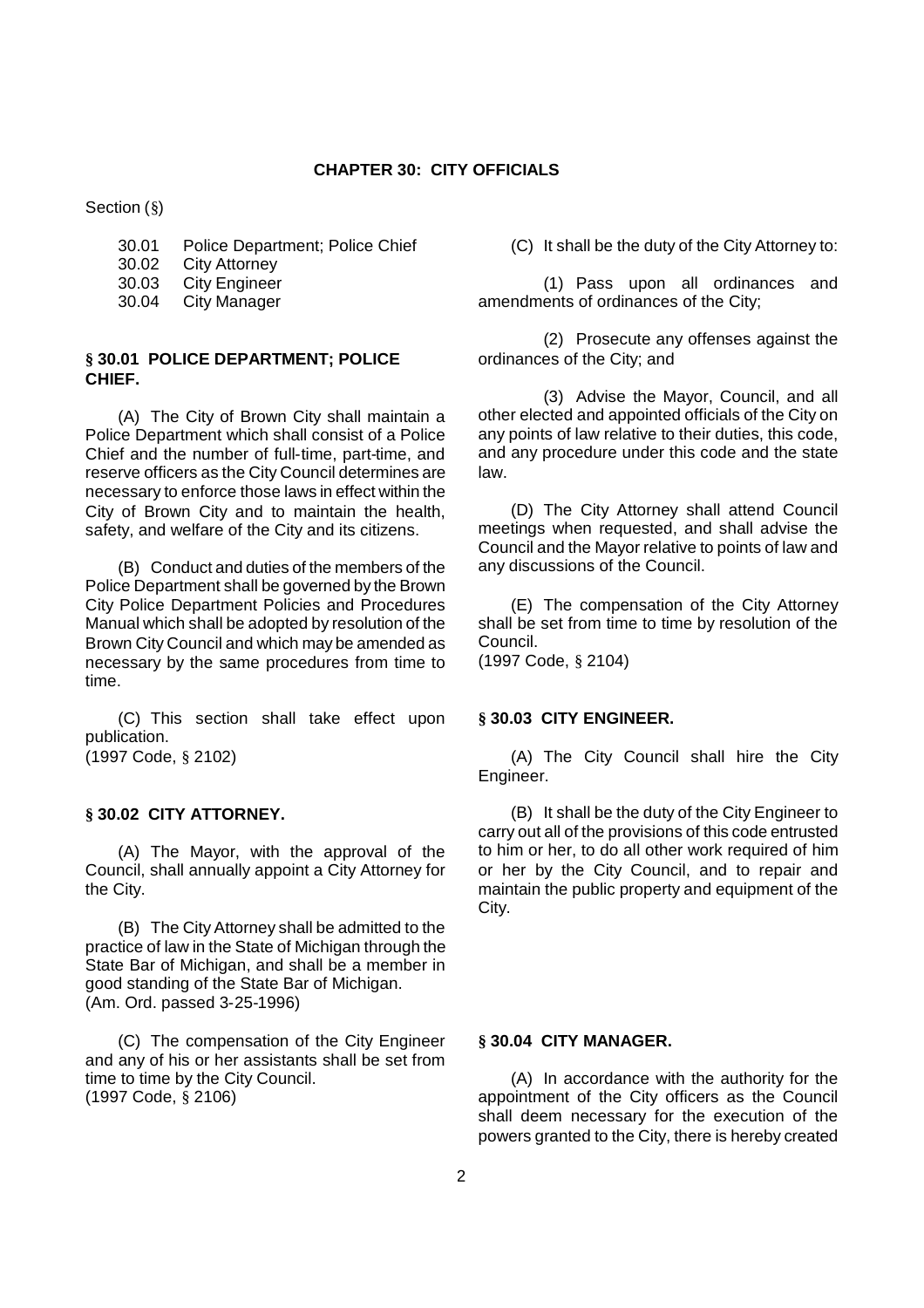the position of City Manager.

(B) Within 90 days after a vacancy exists in the position, the Mayor shall appoint, by and with the consent of the Council, a City Manager to serve for an indefinite period. He or she may be removed for cause shown by a 2/3 majority of the Council Elect. The Mayor or any member of the Council may request a vote on the removal of the City Manager. Once the Mayor or any member of the Council request a removal of the City Manager, the City Manager will be notified of his or her requested dismissal and the reason for the request. No sooner than 14 days after this notice, a due process hearing to the extent required by law shall be conducted. Upon request, the City Manager shall have the right to a closed hearing. Should the City Manager rescind the request for a closed hearing at any time, the matter at issue shall be considered after the rescission only in open sessions of the City Council. At the completion of the hearing, the City Manager may be removed by a vote of 2/3 of the Council Elect. However, the termination of services of the City Manager shall not take effect until 60 days after the vote of the City Council.

(Am. Ord. passed 3-25-1996)

(C) The City Manager shall be selected solely on the basis of his or her executive and administrative qualifications, with special reference to his or her training and experience, and without regard to race, color, national origin, sex, or religious or political preferences. He or she need not be a resident of the City at the time of his or her appointment, but shall reside in its proximity, as prescribed by the Mayor and Council; provided the City Manager shall not terminate his or her services without giving the City 60 days notice of his or her intention to terminate.

(D) (1) The Mayor and City Council shall formally evaluate the City Manager prior to September 30 of each year; and conduct an informal evaluation using the same methodology

(9) This division (D) shall take effect 30 days after adoption.

(Ord. passed 4-25-2005)

(E) The City Manager shall receive the compensation as the Council shall fix from time to not later than February 28 of each year. As the only salaried employee of the City, semi-annual evaluations of the City Manager are in the best interest of the City.

(2) The Mayor and each Councilmember shall complete an evaluation form prior to the scheduled evaluation time. The evaluation criteria shall be in accordance with the evaluation policy approved by the City Council.

(3) The evaluation shall be conducted using the evaluation form recommended by a majority of the Personnel Committee.

(4) The City Manager may request the evaluation be conducted in executive session, in accordance with the Michigan Open Meetings Act, Public Act 267 of 1976 being MCL 15.261 - 15.275.

(5) The Mayor, or his or her designee, will collect the completed evaluation form from each Councilmember during the regular or special City Council meeting, average the scores on a master evaluation form, and present the results to the City Manager during that portion of the meeting reserved for the City Manager's evaluation.

(6) Following presentation of the written evaluation, individual members of the City Council may ask questions of, share concerns with, or make recommendations/comments to, the City Manager.

(7) The City Manager shall be provided the opportunity to respond to both the written evaluation and individual Councilmembers.

(8) Recommendations for modifications to the City Manager's contract, remuneration, and/or benefits may be discussed during the formal evaluation process.

time by motion.

(F) The Mayor and Council may appoint or designate an Acting Manager during the period of a vacancy in the Office of Manager or during the absence of the Manager from the City.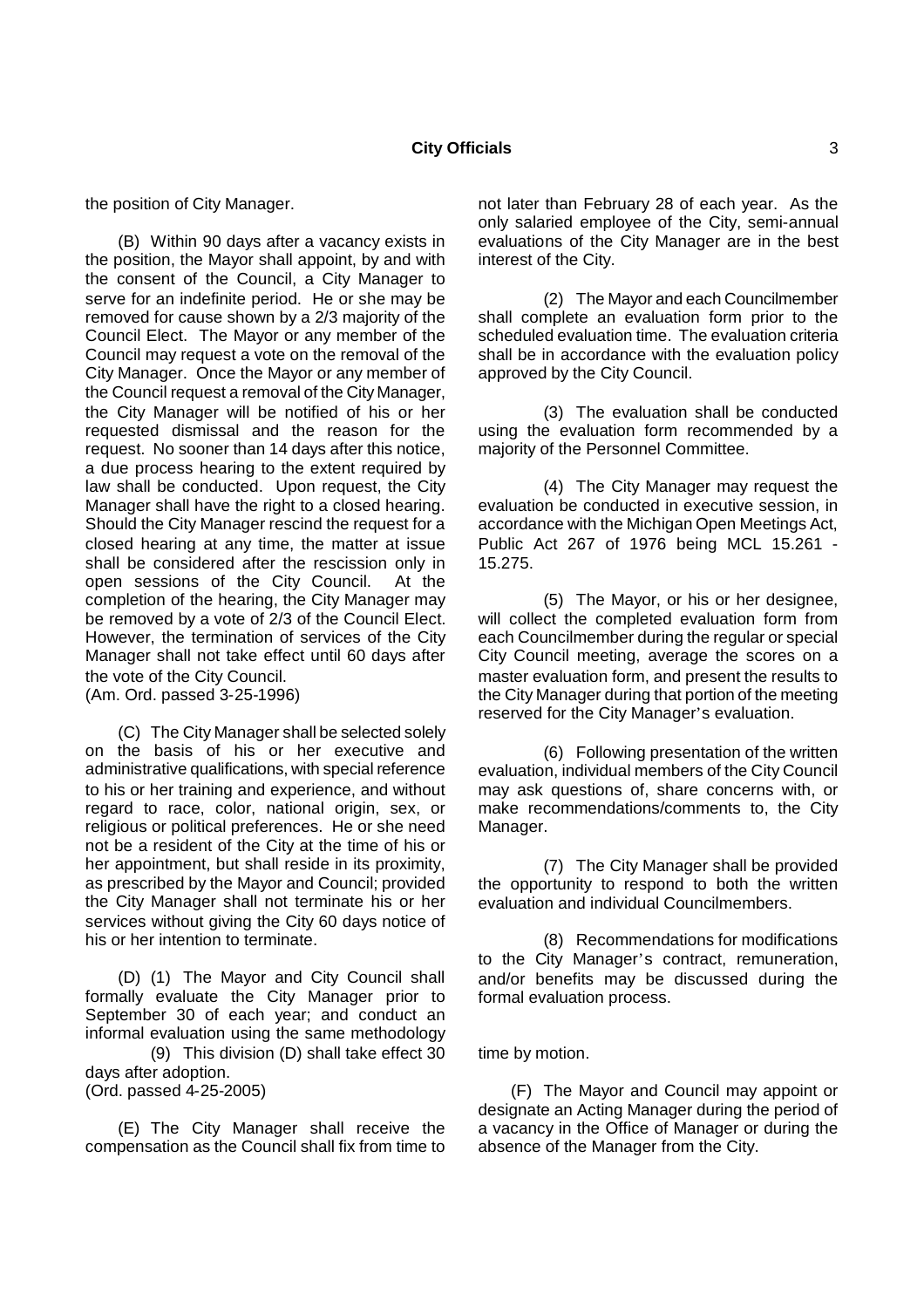(G) The City Manager shall be responsible to the Mayor and Council for the proper administration of all affairs of the City, including, but not limited to, those relating to water, sewer, public works, public health and safety, Fire Department and Police Department, and to that end he or she shall have power, and shall be required to:

(1) Act on behalf of, carry out the instructions of, and be the authorized representative of the City Council;

(2) Recommend to the Mayor and Council the employment and discharge of the officers and employees in the departments under his or her jurisdiction;

(3) Be solely responsible to the Mayor and Council for directing all the departments of the City under his or her jurisdiction and the personnel therein, within the limits set by law;

(4) Attend all meetings of the City Council, with the right to take part in discussion, but without the right to vote;

(5) Be a member ex-officio of all committees of the City Council;

(6) Recommend to the Council for adoption of the measures as he or she may deem necessary or expedient for improvement or betterment of the City;

(7) Prepare an annual budget, submit it to the Council, recommend its adoption, and be responsible for the administration thereof; provided, however, the raising of money shall in all cases be with the consent and approval of the Council;

(8) He or she shall inform the Council, at the next regular meeting, of any purchases or sales of property of less than \$500;

(I) (1) The Mayor and City Council shall formally evaluate the City Manager prior to September 30 of each year; and conduct an informal evaluation using the same methodology

(9) Exercise and perform all administrative functions that are not imposed by law or ordinance upon some other official;

(10) When requested by Council, present to the Council periodic and special reports covering the activities of the City administration for which he or she is responsible;

(11) Recommend to the Council the salaries to be paid each appointive officer and employee of the City under his or her jurisdiction; and

(12) Perform the other duties as may be required of him or her from time to time by the Council, not inconsistent with applicable statutes or ordinances.

(H) Neither the Mayor nor any member of the Council shall try to unduly influence the Manager as to his or her recommendations for the employment of any person, or in any way interfere with the Manager to prevent him or her from exercising his or her judgment in the direction of the departments and the personnel under his or her jurisdiction, except the Council as a whole may make the recommendations and, in the exercise of its power, may override the judgment of the City Manager in the matters as the Council deems fit. The Mayor and the Council shall be in charge of the hiring of personnel for the various departments, but shall receive the recommendations of the City Manager, and give the recommendations the weight as they see fit. The Mayor and the Council shall deal with the departments under the jurisdiction of the Manager through the City Manager. In the event there is dissatisfaction in the manner the department is being run, the City Manager may call a member of the City Council and, if they deem necessary, may call upon the personnel from the departments to appear at the meeting.

(1997 Code, § 2108) (Ord. passed 6-10-1974)

not later than February 28 of each year. As the only salaried employee of the City, semi-annual evaluations of the City Manager are in the best interest of the City.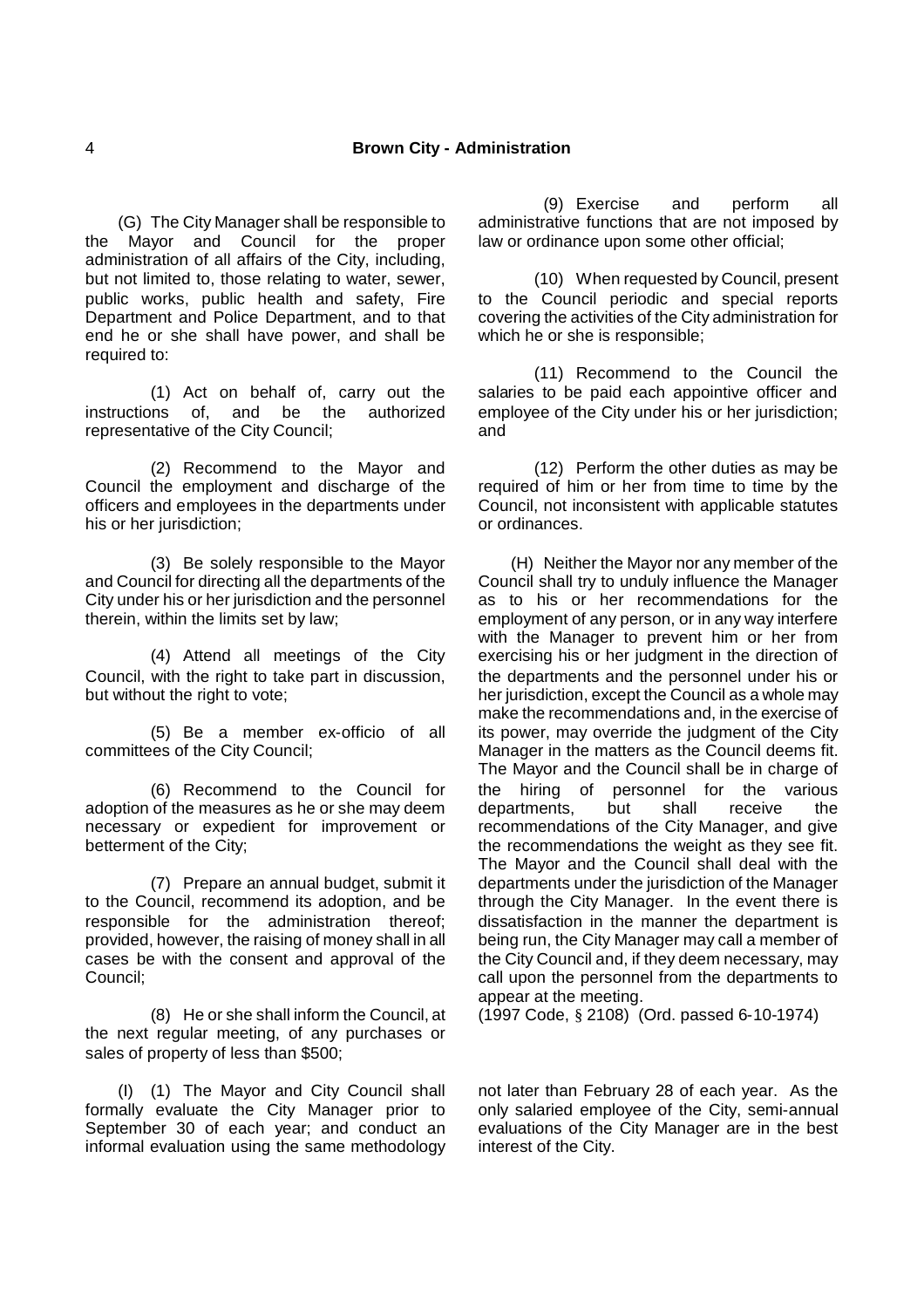(2) The Mayor and each Councilmember shall complete an evaluation form prior to the scheduled evaluation time. The evaluation criteria shall be in accordance with the evaluation policy approved by the City Council.

(3) The evaluation shall be conducted using the evaluation form recommended by a majority of the Personnel Committee.

(4) The City Manager may request the evaluation be conducted in executive session in accordance with the Michigan Open Meetings Act.

(5) The Mayor, or his or her designee, will collect the completed evaluation form from each Councilmember during the Regular or Special City Council meeting, average the scores on a "Master Evaluation Form, " and present the results to the City Manager during that portion of the meeting reserved for the City Manager's evaluation.

(6) Following presentation of the written evaluation, individual members of the City Council may ask questions of, share concerns with, or make recommendations/comments to the City Manager.

(7) The City Manager shall be provided the opportunity to respond to both the written evaluation and individual Councilmembers.

(8) Recommendations for modifications to the City Manager's contract, remuneration and/or benefits may be discussed during the formal evaluation process.

(1997 Code, § 2108.2.1) (Ord. passed 4 -25 -2005)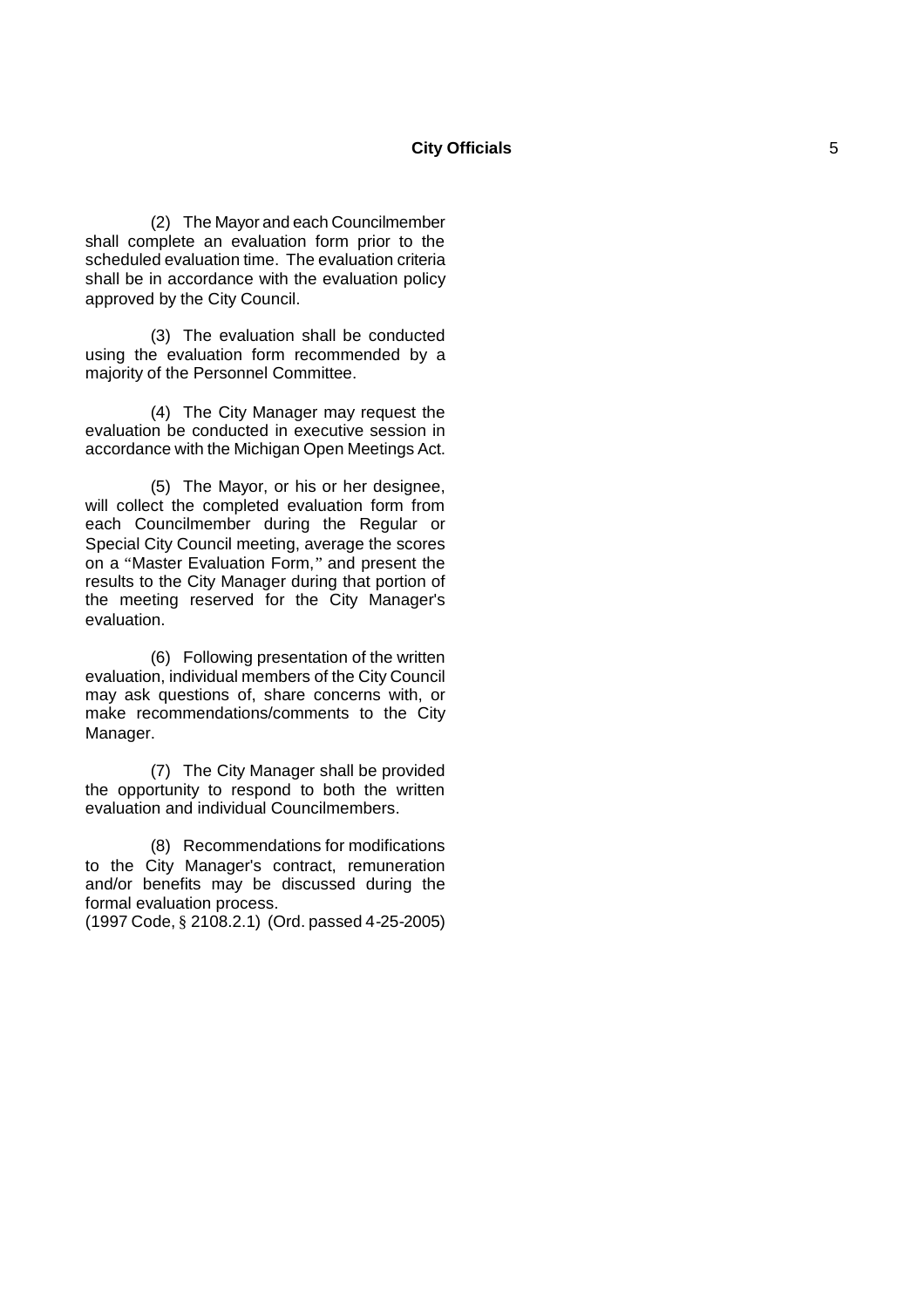# **CHAPTER 31: CITY ORGANIZATIONS**

#### **Section**

### *Festival Commission*

- 31.015 Generally
- 31.016 Establishment
- 31.017 Composition
- 31.018 Terms of office
- 31.019 Meetings; duties
- 31.020 Budget
- 31.021 Minutes
- 31.022 Duties of the Council representative
- 31.023 Duties of the City Manager
- 31.024 Effective date

### *Homecoming Commission*

- 31.035 Generally
- 31.036 Establishment
- 31.037 Composition
- 31.038 Terms of office
- 31.039 Meetings; duties
- 31.040 Budget
- 31.041 Minutes
- 31.042 Duties of the Council representative
- 31.043 Duties of the City Manager
- 31.044 Effective date

# *Tax Board of Review*

31.055 Generally

#### *Housing Commission*

31.085 Generally

# *Downtown Development Authority*

# 31.100 Title

This is a subchapter establishing the Brown City Festival Commission, and appointing Commissioners, for the purpose of planning, managing, financing and insuring the annual

- 31.101 Definitions
- 31.102 Determination of necessity
- 31.103 Creation of Authority
- 31.104 Description of Downtown District
- 31.105 Board of Trustees
- 31.106 Powers of the Authority
- 31.107 Fiscal year; adoption of budget
- 31.108 Downtown development tax
- 31.109 Publication, recording, and filing
- 31.110 Effective date

#### *Tax Increment Finance Authority*

- 31.125 Title
- 31.126 Definitions
- 31.127 Determination of necessity
- 31.128 Creation of Authority
- 31.129 Description of Tax Increment **Districts**
- 31.130 Board of Trustees
- 31.131 Powers of the Authority
- 31.132 Fiscal year; adoption of budget
- 31.133 Publication, recording, and filing
- 31.134 Effective date

## *Cross-reference:*

*City Officials, see Ch. 30 Fire Department, see §§ 90.25* et seq. *Zoning Board of Appeals, see §§ 152.215* et seq.

# *FESTIVAL COMMISSION*

# **§ 31.015 GENERALLY.**

summer festival. (1997 Code, § 2300) (Ord. passed 1-24-2005)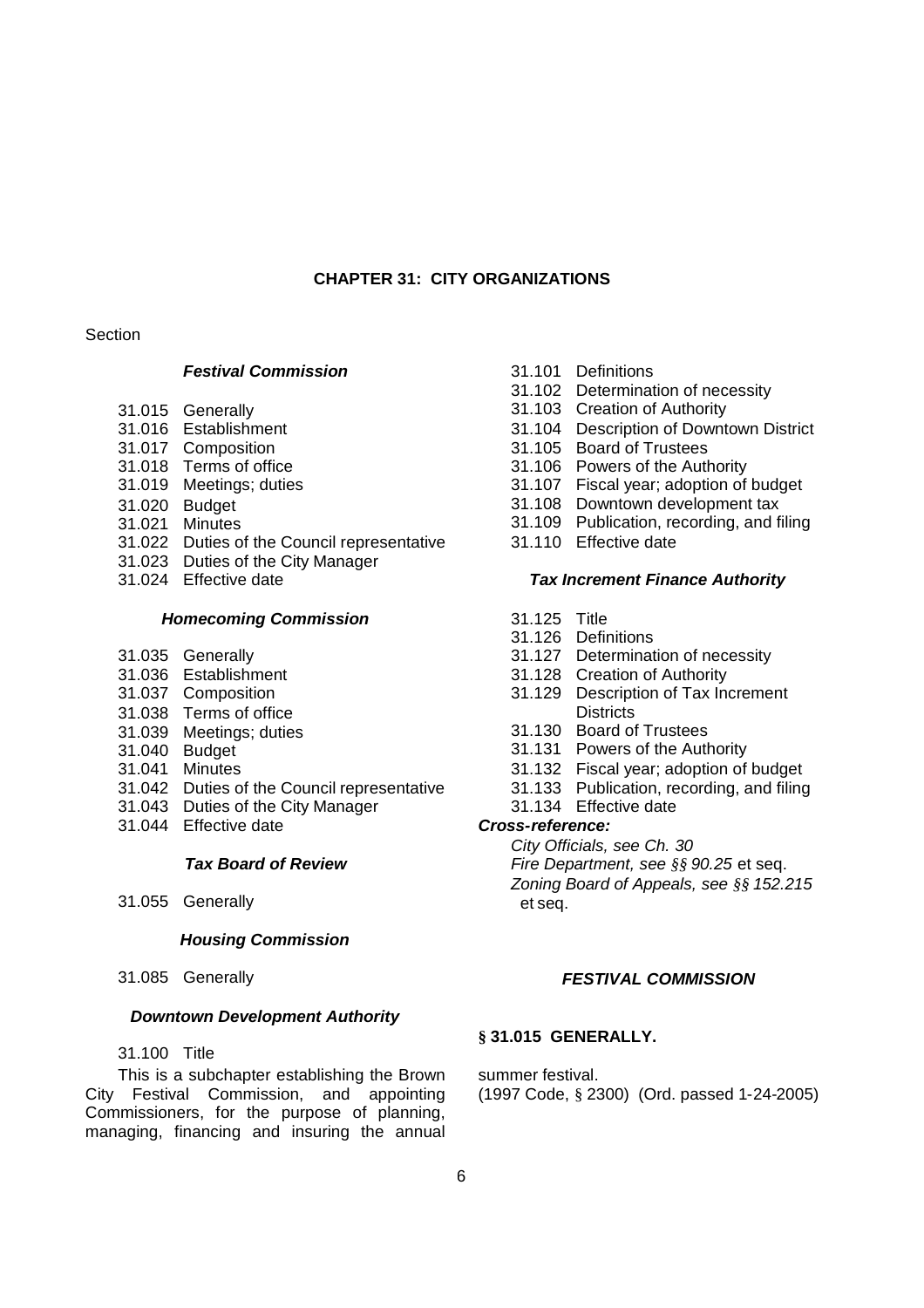### **§ 31.016 ESTABLISHMENT.**

(A) The Brown City Festival Committee is hereby dissolved, and there is by this subchapter established in and for the City of Brown City a Brown City Festival Commission.

(B) Individuals who served as members of the Brown City Festival Committee shall continue to serve as Brown City Festival Commissioners in accordance with §§ 31.017 and 31.018.

(C) Should the Brown City Festival Commission desire to change the name of the Commission or make other changes to this subchapter once enacted, they must petition the City Council by formal resolution to amend this subchapter.

(1997 Code, § 2301) (Ord. passed 1-24-2005)

# **§ 31.017 COMPOSITION.**

(A) (1) The Brown City Festival Commission shall itself be responsible for the recruitment, appointment, and replacement of Commissioners.

(2) Prospective Commissioners shall be recommended by the Chairperson and appointed with the consent of a majority of current Commissioners.

(B) Total number of Commissioners shall be set by resolution of the Commission.

(C) A quorum shall consist of 50% plus 1 of the total number of appointed Commissioners.

(D) (1) Offices shall be established by resolution of the Commission, and at a minimum consist of a Chairperson, Secretary or Clerk, and Treasurer.

(2) A Commissioner may hold more than 1 office.

(3) Officers shall be selected by a majority vote of the Commissioners during a regular or special public meeting of the Commission.

(E) Commissioners may be removed from the Commission either by written resignation, a majority vote of the Commissioners, or based on a policy set by resolution of the Commission. (1997 Code, § 2302) (Ord. passed 1-24-2005)

#### **§ 31.018 TERMS OF OFFICE.**

(A) Term of office shall last from time of appointment until removal under § 31.017(E).

(B) Officers shall be affirmed by a majority vote of the Commissioners at the first meeting of each calendar year in which they are operational. (1997 Code, § 2303) (Ord. passed 1-24-2005)

#### **§ 31.019 MEETINGS; DUTIES.**

(A) The Brown City Festival Commission shall meet as the circumstances require, as determined by the Chairperson of the Commission or their designee.

(B) The duties of the Commission shall include for those years in which the Brown City Festival takes place, but not be limited to:

(1) Planning appropriate to the dates, activities, and advertising;

(2) Managing the scheduling, advertising, locations, events, activities, and volunteers;

(3) Ensuring appropriate clean-up and adequate sanitation facilities;

(4) Coordinating with local public safety agencies for crowd and traffic control, and other public safety issues;

(5) Coordinating with the City of Brown City for scheduling, public works support, insurance, and any other issues that require permitting or administrative assistance; and

(6) The Commission shall, to the extent practicable, permit all interested persons to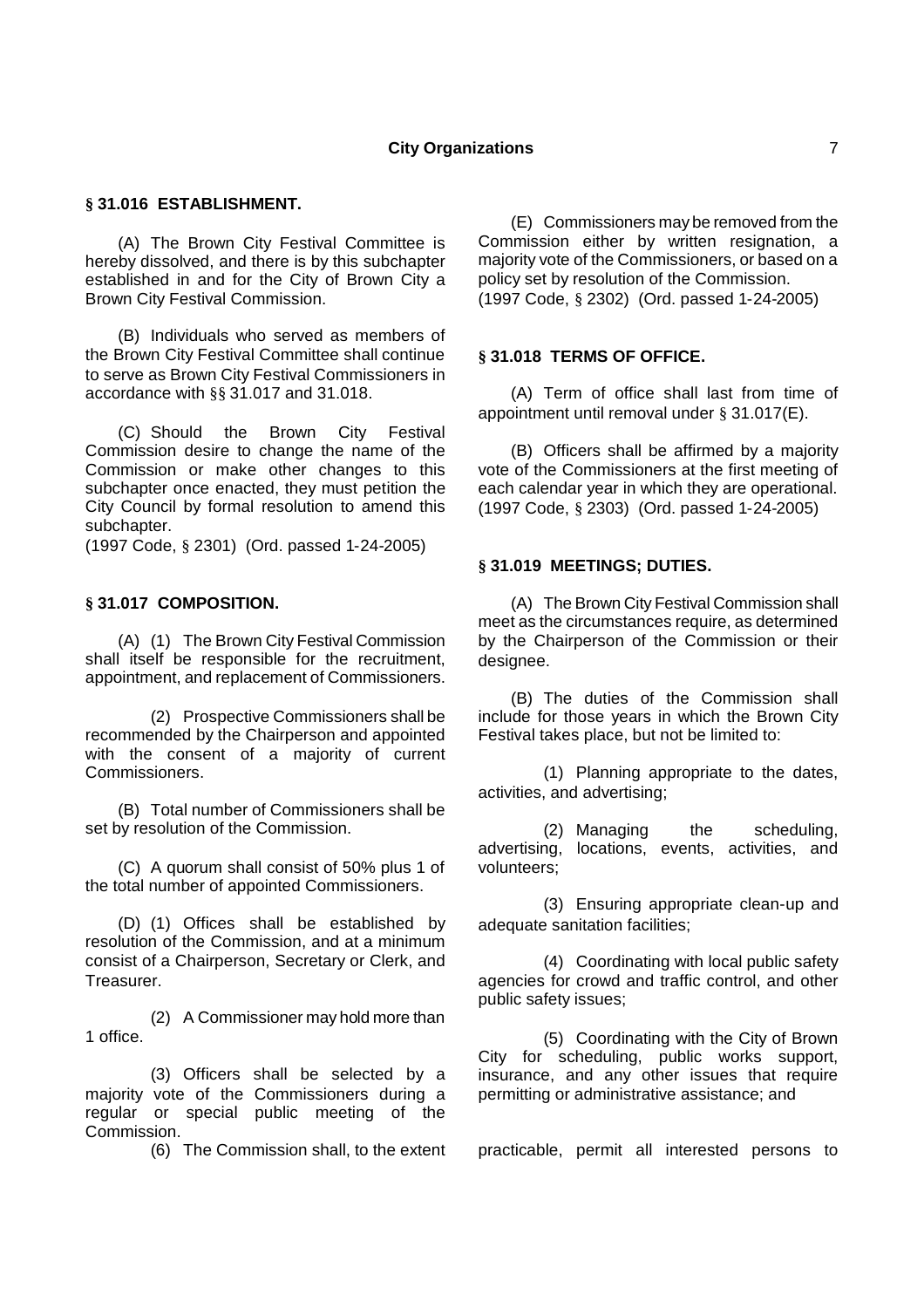participate. (1997 Code, § 2304) (Ord. passed 1-24-2005)

## **§ 31.020 BUDGET.**

(A) The Commission shall be responsible for all fundraising activities associated with the Brown City Festival.

(B) The Commission shall prepare an annual budget for those years in which the Brown City Festival takes place, and present the request to the City Council for approval not later than the first Tuesday in March of each year they are operational.

(C) The budget shall be based on existing funds available, and projected revenues and expenditures.

(D) The budget shall be in a format approved by the City Council.

(E) The projected costs shall not exceed anticipated revenues.

(F) Other than annual approval by the City Council, the Commission is responsible for all budget matters to include expenses incurred. (1997 Code, § 2305) (Ord. passed 1-24-2005)

# **§ 31.021 MINUTES.**

(A) The Commission shall keep minutes of meetings and of actions taken and shall submit the minutes to the City Clerk who shall distribute them to the Mayor and Council in the same manner as that of other Commission and Committee meetings.

(B) Minutes shall also include the date and location of the next scheduled meeting. (1997 Code, § 2306) (Ord. passed 1-24-2005)

#### **§ 31.022 DUTIES OF THE COUNCIL REPRESENTATIVE.**

(A) The City Council has the option to appoint 1 of its members to the Commission or another individual.

(B) A Councilmember or individual so appointed shall provide liaison between Council and the Commission.

(1997 Code, § 2307) (Ord. passed 1-24-2005)

# **§ 31.023 DUTIES OF THE CITY MANAGER.**

(A) The City Manager shall serve as a non-voting, ex officio member of the Commission.

(B) The City Manager shall provide appropriate coordination between the Commission and the City staff, to include public safety, public works, and administration.

(1997 Code, § 2308) (Ord. passed 1-24-2005)

#### **§ 31.024 EFFECTIVE DATE.**

This subchapter shall take effect 30 days after adoption. (1997 Code, § 2309) (Ord. passed 1-24-2005)

#### *HOMECOMING COMMISSION*

#### **§ 31.035 GENERALLY.**

This is a subchapter establishing the Brown City Homecoming Commission, and appointing Commissioners, for the purpose of planning, managing, financing, and insuring the quinquennial Homecoming Festival.

(1997 Code, § 2350) (Ord. passed 1-24-2005)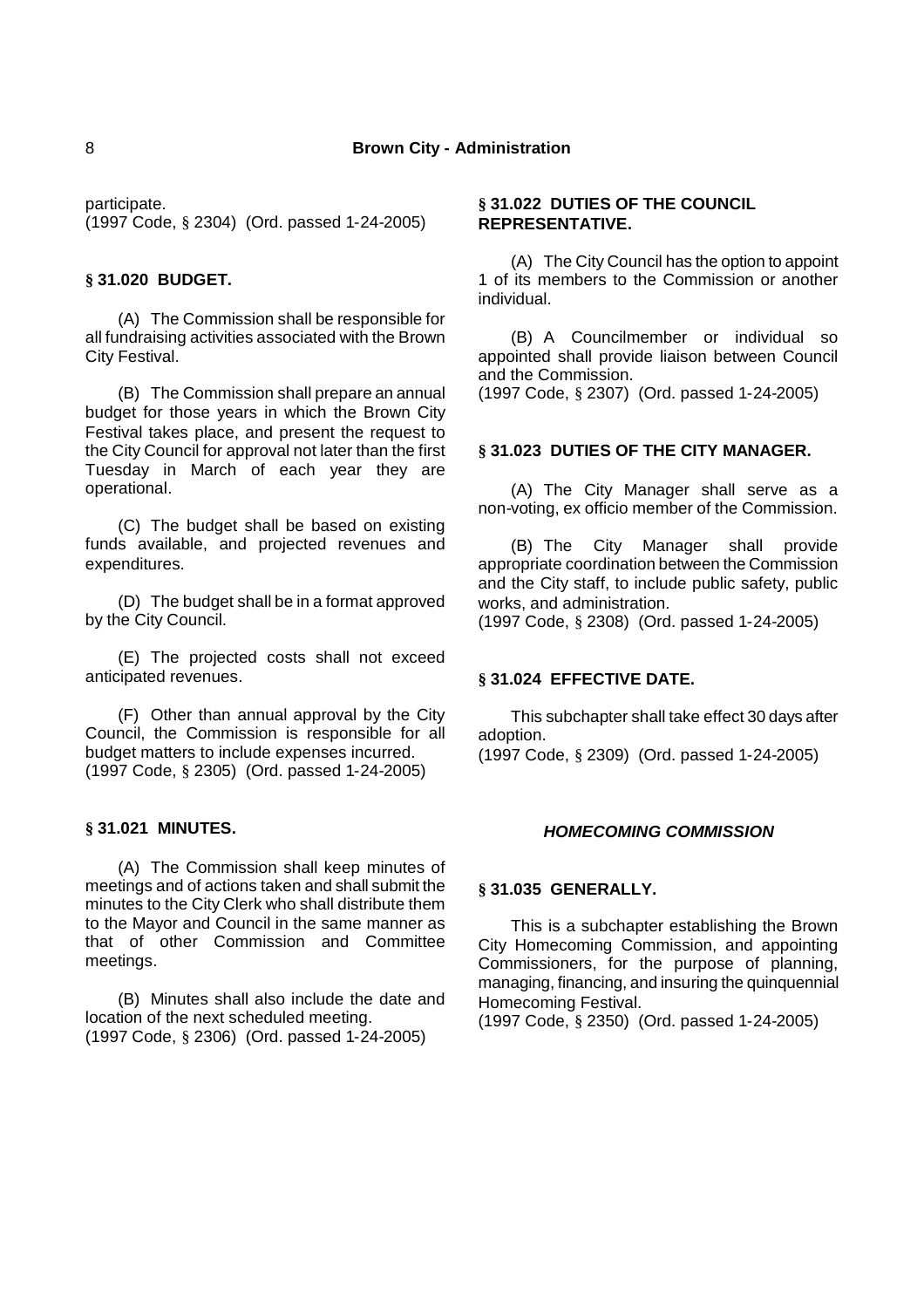#### **§ 31.036 ESTABLISHMENT.**

(A) The Brown City Homecoming Committee is hereby dissolved, and there is by this subchapter established in and for the City of Brown City a Brown City Homecoming Commission.

(B) Individuals who served as members of the Brown City Homecoming Committee shall continue to serve as Brown City Homecoming Commissioners in accordance with this subchapter.

(C) Should the Brown City Homecoming Commission desire to change the name of the Commission or make other changes to this subchapter once enacted, they must petition the City Council by formal resolution to amend this subchapter.

(1997 Code, § 2351) (Ord. passed 1-24-2005)

## **§ 31.037 COMPOSITION.**

(A) (1) The Brown City Homecoming Commission shall itself be responsible for the recruitment, appointment, and replacement of Commissioners.

(2) Prospective Commissioners shall be recommended by the Chairperson and appointed with the consent of a majority of current Commissioners.

(B) Total number of Commissioners shall be set by resolution of the Commission.

(C) A quorum shall consist of 50% plus 1 of the total number of appointed Commissioners.

(D) (1) Offices shall be established by resolution of the Commission, and at a minimum consist of a Chairperson, Secretary or Clerk, and Treasurer.

(2) A Commissioner may hold more than 1 office.

(3) Officers shall be selected by a majority vote of the Commissioners during a regular or special public meeting of the Commission.

(E) Commissioners may be removed from the Commission either by written resignation, a majority vote of the Commissioners, or based on a policy set by resolution of the Commission. (1997 Code, § 2352) (Ord. passed 1-24-2005)

#### **§ 31.038 TERMS OF OFFICE.**

(A) Term of office shall last from time of appointment until removal under § 31.037(E).

(B) Officers shall be affirmed by a majority vote of the Commissioners at the first quinquennial meeting.

(1997 Code, § 2353) (Ord. passed 1-24-2005)

## **§ 31.039 MEETINGS; DUTIES.**

(A) The Brown City Homecoming Commission shall meet as the circumstances require, as determined by the Chairperson of the Commission or their designee.

(B) The duties of the Commission shall include for those years in which the Brown City Homecoming takes place, but not be limited to:

(1) Planning appropriate to the dates, activities, and advertising;

(2) Managing the scheduling, advertising, locations, events, activities, and volunteers;

(3) Ensuring appropriate clean-up and adequate sanitation facilities;

(4) Coordinating with local public safety agencies for crowd and traffic control, and other public safety issues;

(5) Coordinating with the City of Brown City for scheduling, public works support, insurance, and any other issues that require permitting or administrative assistance; and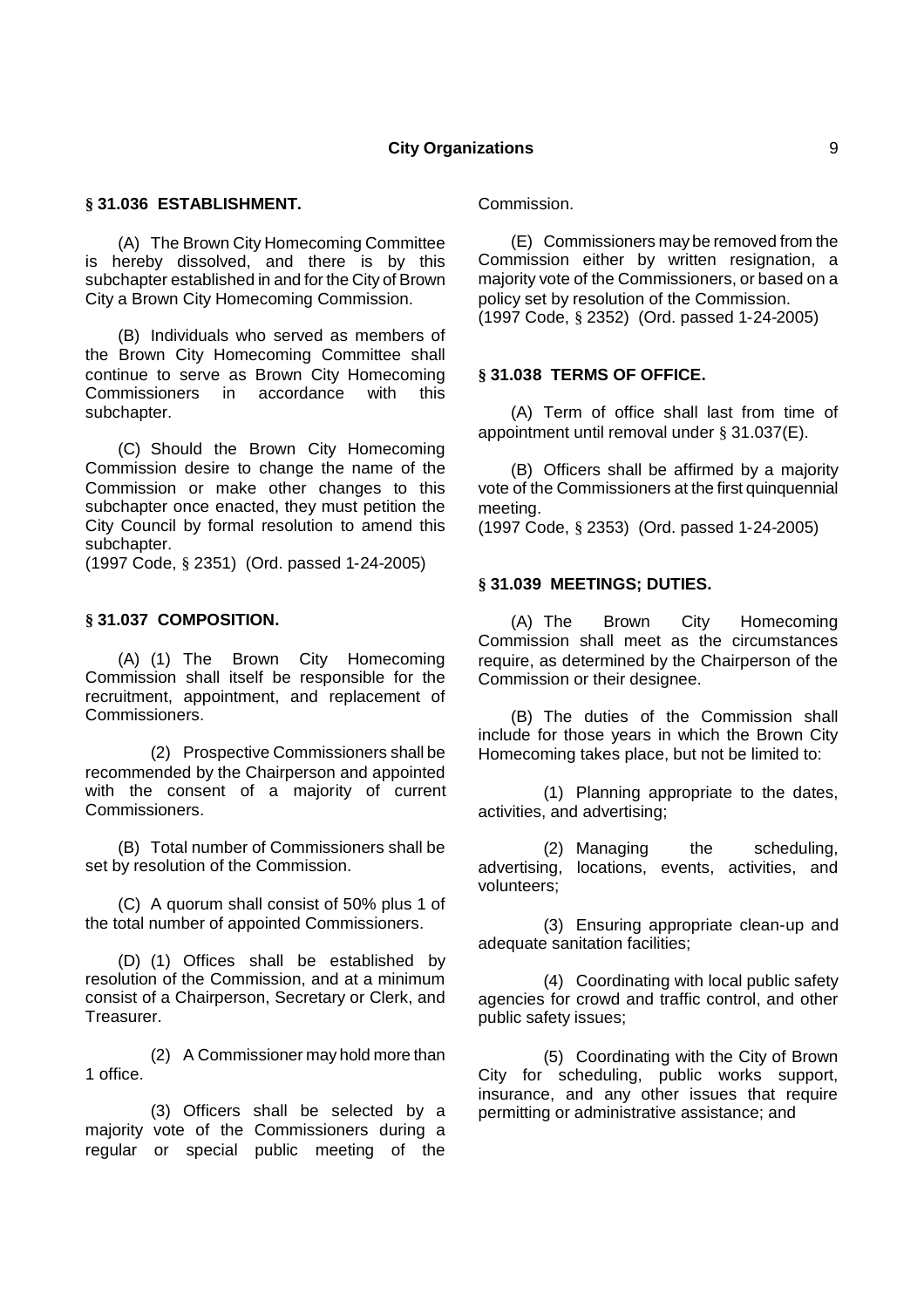(6) The Commission shall, to the extent practicable, permit all interested persons to participate.

(1997 Code, § 2354) (Ord. passed 1-24-2005)

## **§ 31.040 BUDGET.**

(A) The Commission shall be responsible for all fundraising activities associated with the Brown City Homecoming.

(B) The Commission shall prepare a budget for those years in which the Brown City Homecoming takes place, and present the request to the City Council for approval not later than the first Tuesday in March of each year they are operational.

(C) The budget shall be based on existing funds available, and projected revenues and expenditures.

(D) The budget shall be in a format approved by the City Council.

(E) The projected costs shall not exceed anticipated revenues.

(F) Other than annual approval by the City Council, the Commission is responsible for all budget matters to include expenses incurred. (1997 Code, § 2355) (Ord. passed 1-24-2005)

#### **§ 31.041 MINUTES.**

(A) The Commission shall keep minutes of meetings and of actions taken and shall submit the minutes to the City Clerk who shall distribute them to the Mayor and Council in the same manner as that of other Commission and Committee meetings.

(B) Minutes shall also include the date and location of the next scheduled meeting. (1997 Code, § 2356) (Ord. passed 1-24-2005)

## **§ 31.042 DUTIES OF THE COUNCIL REPRESENTATIVE.**

(A) The City Council has the option to appoint 1 of its members to the Commission or another individual.

(B) A Councilmember or individual so appointed shall provide liaison between Council and the Commission.

(1997 Code, § 2357) (Ord. passed 1-24-2005)

# **§ 31.043 DUTIES OF THE CITY MANAGER.**

(A) The City Manager shall serve as a non-voting, ex officio member of the Commission.

(B) The City Manager shall provide appropriate coordination between the Commission and the City staff, to include public safety, public works, and administration.

(1997 Code, § 2358) (Ord. passed 1-24-2005)

### **§ 31.044 EFFECTIVE DATE.**

This subchapter shall take effect 30 days after adoption. (1997 Code, § 2359) (Ord. passed 1-24-2005)

#### *TAX BOARD OF REVIEW*

#### **§ 31.055 GENERALLY.**

(A) In lieu of the provisions of the City Charter establishing the composition of the Board of Review, the Tax Board of Review shall hereafter be established in the same manner and for the same purposes as a township board of review, pursuant to Public Act 206 of 1893, being MCL 211.30, as the same may be amended from time to time, and which presently provides as follows.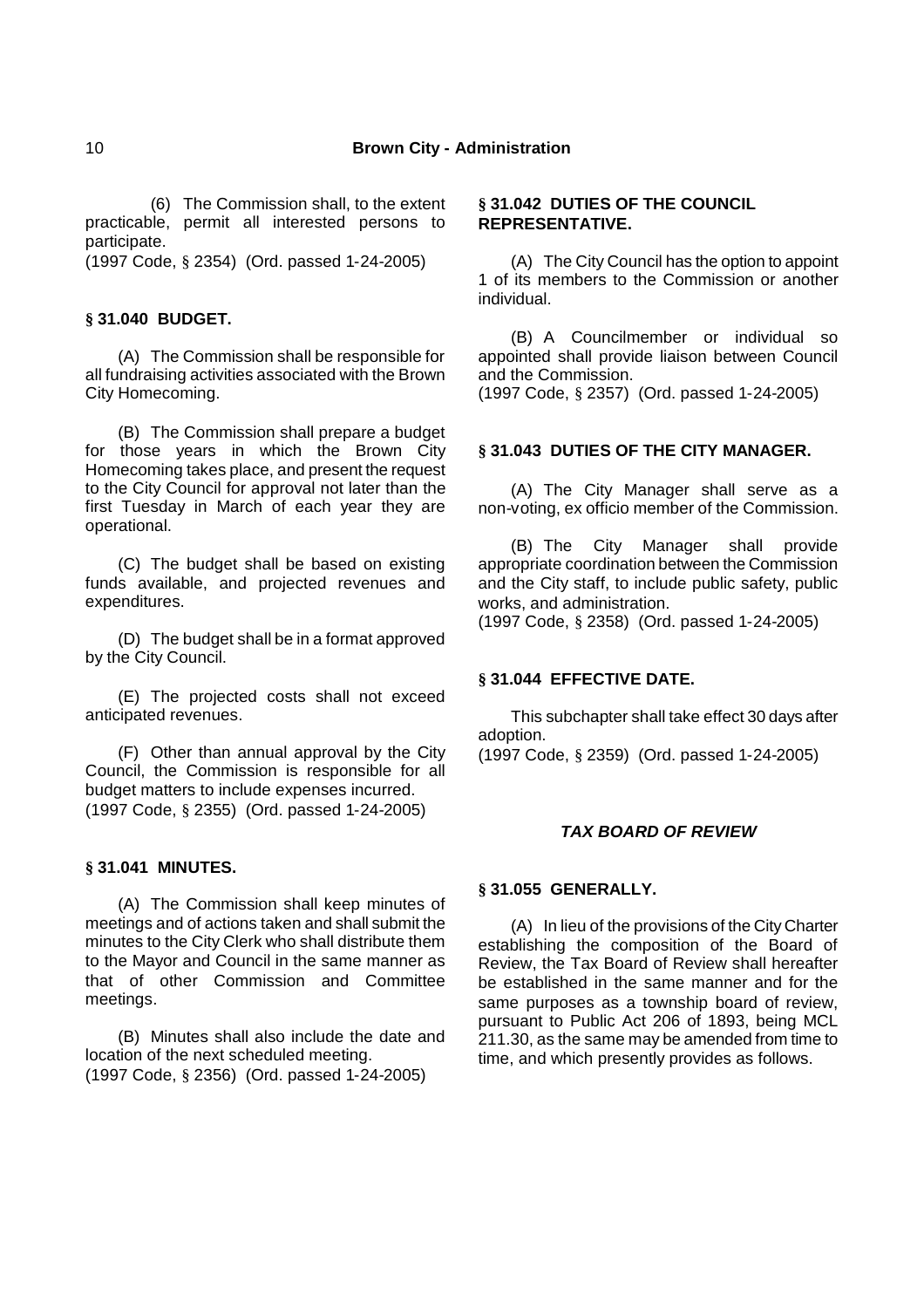(B) (1) The City Council shall appoint 3, 6, or 9 electors of the City, who shall constitute a Board of Review for the City.

(2) If 6 or 9 members are appointed, the membership of the Board of Review shall be divided into Board of Review committees, consisting of 3 members each to hear and decide issues protested to the Board of Review.

(3) Two of the 3 members of a Board of Review committee shall constitute a quorum for the transaction of business of the committee.

(4) All meetings of the members of the Board of Review and its committees shall be held during the same hours of the same day at the same location.

(C) (1) A majority of the entire Board of Review membership shall endorse the assessment roll.

(2) The duties and responsibilities of the Board, except as otherwise provided herein, shall be carried out by the entire membership of the Board of Review, and a majority of the membership constitutes a quorum for those purposes.

(D) (1) (a) At least 2/3 of the members of the Board of Review shall be property taxpayers of the City.

(b) Members appointed to the Board of Review shall serve for terms of 2 years, beginning at noon on January 1 of each odd-numbered year.

(2) Each member of the Board of Review shall qualify by taking a constitutional oath of office within 10 days after appointment.

(3) The City Council may fill any vacancy that shall occur in the membership of the Board of Review.

(4) A member of the City Council shall not be eligible to serve on the Board or to fill any vacancy.

(5) A spouse, mother, father, sister, brother, son, or daughter, including an adopted child, of the Assessor is not eligible to serve on the Board or to fill any vacancy.

(6) A majority of the Board of Review constitutes a quorum for the transaction of business, but a lesser number may adjourn, and a majority vote of those present shall decide all questions.

(7) At least 2 members of a 3-member Board of Review shall be present to conduct any business or hearings of the Board of Review.

(E) (1) It is not intended by this section to repeal, abrogate, annul, or in any way to impair or interfere with any existing provisions of law or ordinance, or with any rules or regulations previously adopted or issued or which shall be adopted or issued, including the City Charter, except as to those provisions prescribing the size, composition, and manner of appointment of the Tax Board of Review, which are repealed to the extent of any conflict herewith.

(2) That provision of the City Charter establishing the time and manner of performance of duties of the Board of Review is specifically not repealed, and shall remain in full force and effect unless hereafter modified.

(1997 Code, § 2400) (Ord. passed 2-27-1995)

# *HOUSING COMMISSION*

#### **§ 31.085 GENERALLY.**

(A) A Housing Commission is hereby established in and for the City, pursuant to the authority of Public Act 18 of 1933 (Extra Session), being MCL 125.651 *et seq.*, as amended, of the State of Michigan.

(1) The Commission shall be known as "The Housing Commission of the City of Brown City."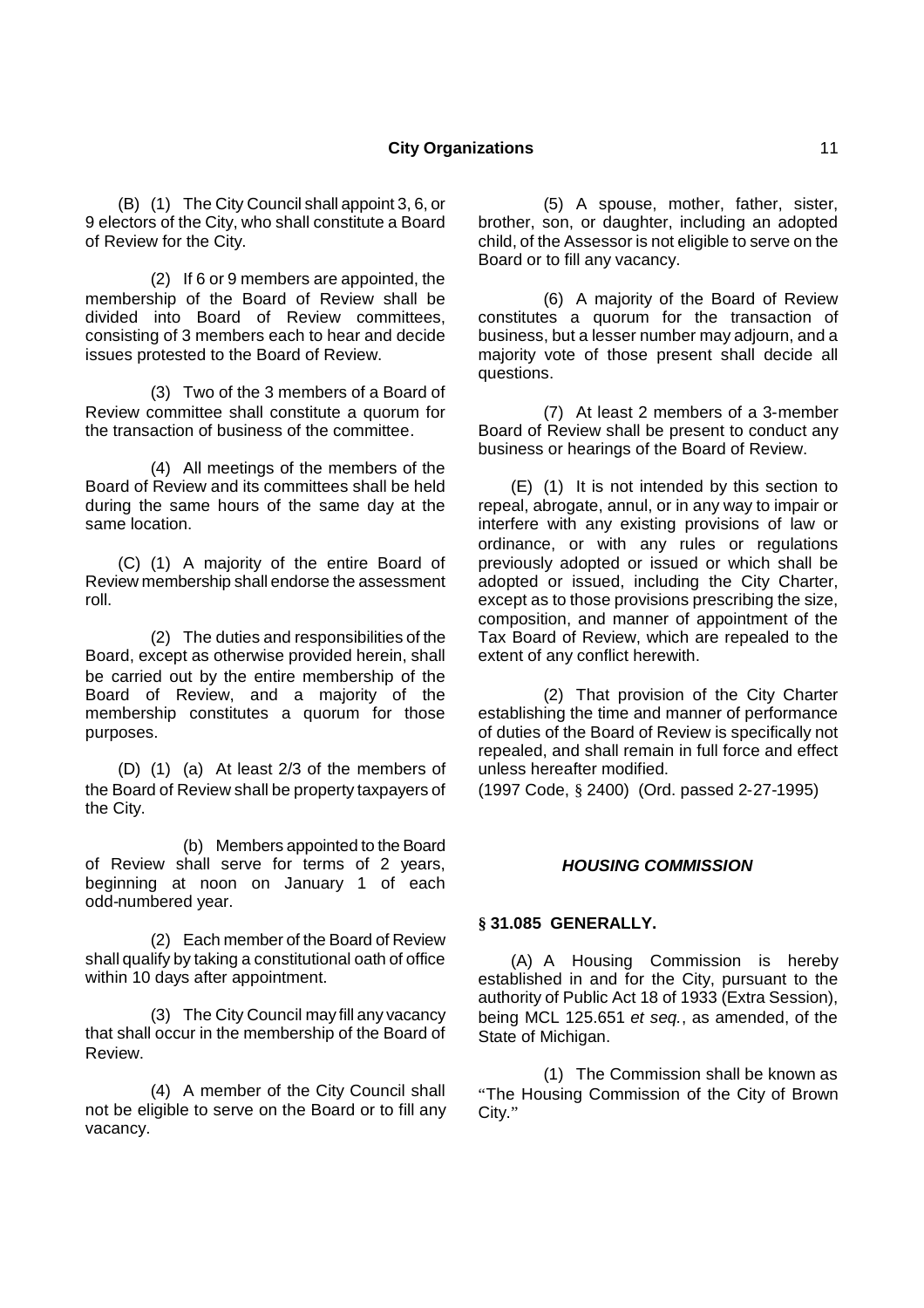(2) The Housing Commission of the City of Brown City shall have and exercise all powers granted pursuant to Public Act 18 of 1933 (Extra Session), being MCL 125.651 *et seq.*, as amended, including, but not limited to, the power to purchase, acquire, construct, maintain, operate, improve, extend, or repair housing facilities, and to eliminate housing conditions detrimental to the public welfare.

(3) All deeds, contracts, leases, and purchases entered into by the Commission shall be in the name of the City, and shall be approved by the City Council. Contracts for the purchase of necessary materials, leases with tenants, and options need not be so approved.

(5) The Housing Commission shall consist of 3 members, 1 member to be appointed from the City Council, Planning Commission and Downtown Development Authority by the Mayor. The term of office of members of the Commission shall coincide with their respective elected or appointed terms.

(6) Members of the Commission may be removed from office at the discretion of the Mayor.

(7) Any vacancy in office shall be filled by appointment by the Mayor for the remainder of the unexpired term.

(B) Members of the Commission shall serve without compensation, but may receive compensation for reasonable expenses. (1997 Code, § 13.200) (Ord. passed 9-10-1979)

# *DOWNTOWN DEVELOPMENT AUTHORITY*

## **§ 31.100 TITLE.**

This subchapter shall be known and may be cited as the "Downtown Development Authority Ordinance." (Ord. 81.9A, passed 8-10-1981)

## **§ 31.101 DEFINITIONS.**

The terms used in this subchapter shall have the same meaning as given to them in Public Act 197 of 1974 being MCL 125.1651 - 125.1681, or as hereinafter in this section provided, unless the context clearly indicates to the contrary.

*ACT 197.* Public Act 197 of 1974 being MCL 125.1651 - 125.1681, as now in effect or hereafter amended.

*AUTHORITY.* The Brown City Downtown Development Authority created by this subchapter.

*BOARD* or *BOARD OF TRUSTEES.* The *BOARD OF TRUSTEES* of the Authority, the governing body of the Authority.

*CHIEF EXECUTIVE OFFICER.* The City Manager.

*CITY.* The City of Brown City, Michigan.

*COUNCIL* or *CITY COUNCIL.* The City Council.

*DOWNTOWN DEVELOPMENT TAX.* The tax authorized by this subchapter, pursuant to Public Act 197 of 1974 being MCL 125.1651 - 125.1681, to be imposed by the Authority in the downtown area.

*DOWNTOWN DISTRICT.* The *DOWNTOWN DISTRICT* designated by this subchapter, as now existing or hereafter amended. (Ord. 81.9A, passed 8-10-1981)

# **§ 31.102 DETERMINATION OF NECESSITY.**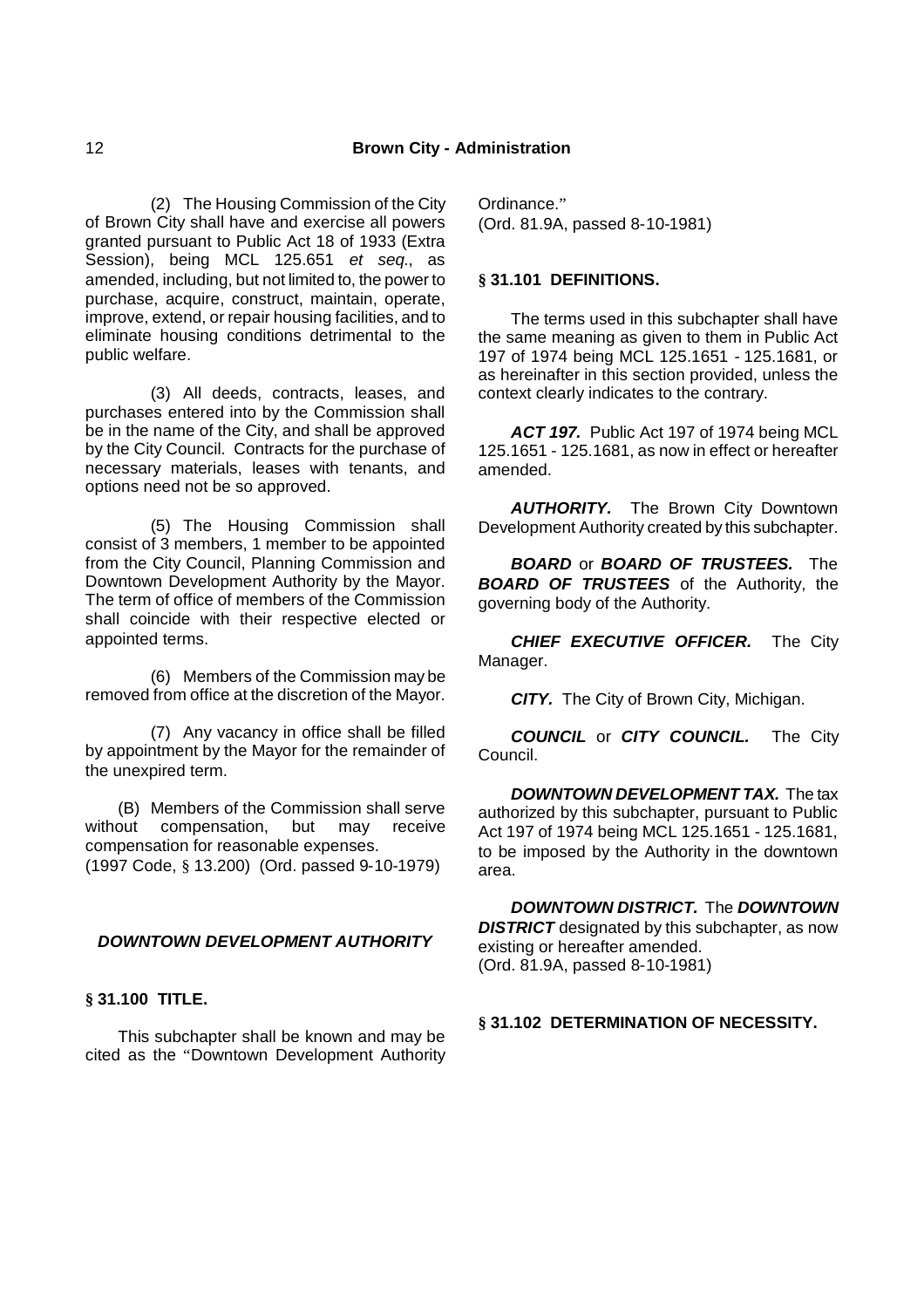The City Council hereby determines that it is necessary for the best interests of the City to halt property value deterioration and increase property tax valuation, where possible in the business district of the City, to eliminate the causes of that deterioration and to promote economic growth by establishing a downtown development authority pursuant to Public Act 197 of 1974 being MCL 125.1651 - 125.1681.

(Ord. 81.9A, passed 8-10-1981)

# **§ 31.103 CREATION OF AUTHORITY.**

(A) There is hereby created pursuant to Public Act 197 of 1974 being MCL 125.1651 - 125.1861 a Downtown Development Authority for the City.

(B) The Authority shall be a public body corporate, and shall be known to and exercise its powers under title of "Brown City Downtown Development Authority."

(C) The Authority may adopt a seal, may sue and be sued in any court of this state, and shall possess all of the powers necessary to carry out the purpose of its incorporation, as provided by this subchapter and Public Act 197 of 1974 being MCL 125.1651 - 125.1861.

(D) The enumeration of a power in this subchapter or in Public Act 197 of 1974 being MCL 125.1651 - 125.1861 shall not be construed as a limitation upon the general powers of the Authority. (Ord. 81.9A, passed 8-10-1981)

## **§ 31.104 DESCRIPTION OF DOWNTOWN DISTRICT.**

The Downtown District in which the Authority shall exercise its powers, as provided by Public Act 197 of 1974 being MCL 125.1651 - 125.1861, shall consist of the territory in the City, subject to the changes as may hereinafter be made pursuant to this subchapter and Public Act 197 of 1974 being MCL 125.1651 -125.1861. The boundaries of the DDA District shall be as depicted in Appendix I. (Ord. 81.9A, passed 8-10-1981)

#### **§ 31.105 BOARD OF TRUSTEES.**

(A) The Authority shall be under supervision and control of a Board of Trustees, consisting of the chief executive officer of the City, and 8 to 12 members as provided by Public Act 197 of 1974 being MCL 125.1651 - 125.1861.

(B) All members shall be appointed by the chief executive officer, subject to approval by the Council, and shall hold office for the terms provided in Public Act 197 of 1974 being MCL 125.1651 - 125.1861.

(C) All members shall hold office until the member's successor is appointed. (Ord. 81.9A, passed 8-10-1981)

## **§ 31.106 POWERS OF THE AUTHORITY.**

Except as specifically otherwise provided in this subchapter, the Authority shall have all powers provided by law, subject to the limitations imposed by law and herein.

(Ord. 81.9A, passed 8-10-1981)

### **§ 31.107 FISCAL YEAR; ADOPTION OF BUDGET.**

(A) The fiscal year of the Authority shall begin on April 1 of each year, and end on March 31 of the following year, or the other fiscal year as may hereafter be adopted by the City.

(B) The Board shall annually prepare a budget and shall submit it to the Council, on the same date that the proposed budget for the City is required by the City Charter to be submitted to the Commission.

(C) The Board shall not finally adopt a budget for any fiscal year until the budget has been approved by the City Council.

(D) The Board may, however, temporarily adopt a budget in connection with the operation of any improvements that have been financed by revenue bonds, where required to do so by the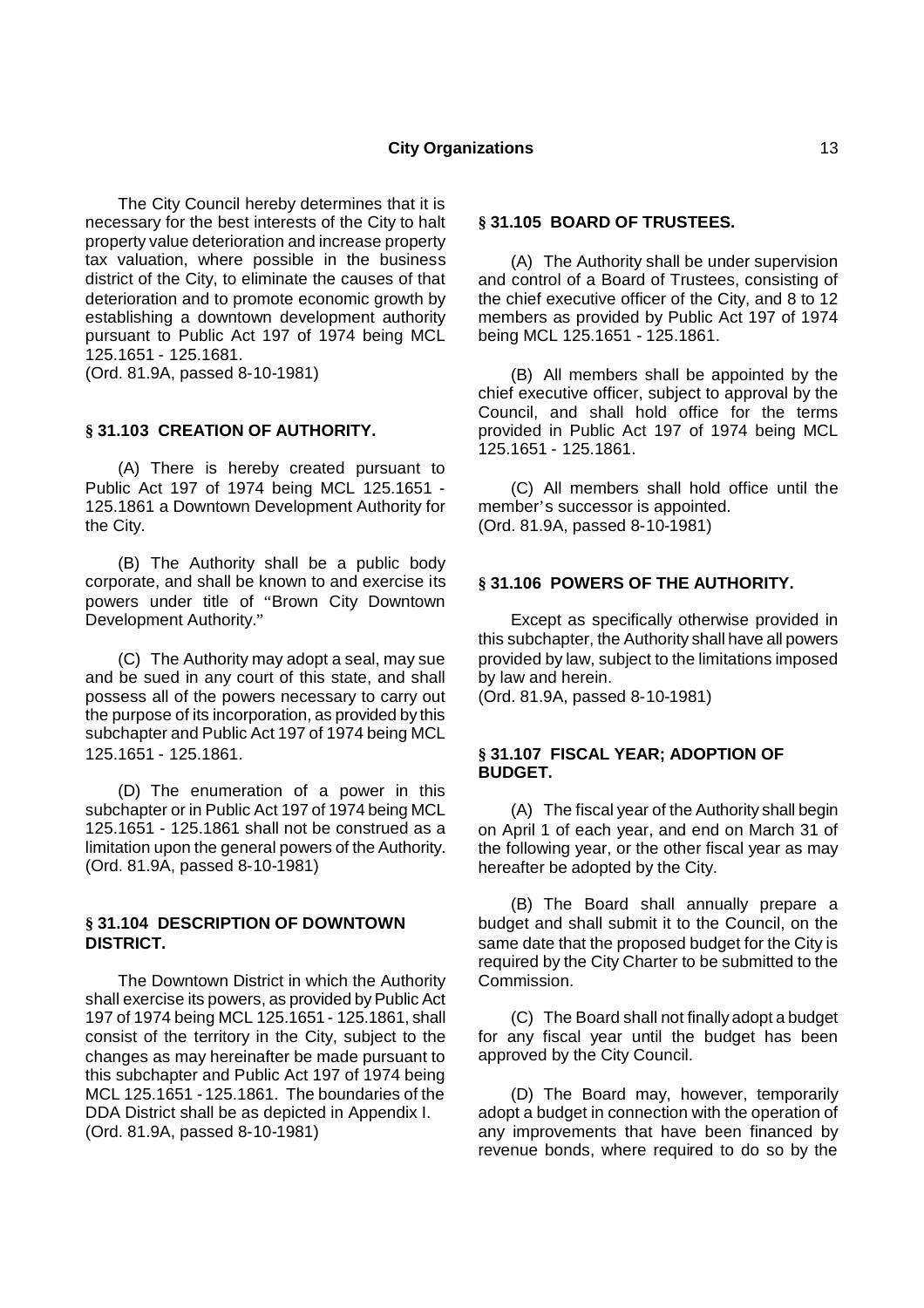ordinance authorizing the revenue bonds.

(E) The Authority shall submit financial (F) The Authority shall be audited annually by the same independent auditors auditing the City, and copies of the audit report shall be filed with the Commission.

(Ord. 81.9A, passed 8-10-1981)

# **§ 31.108 DOWNTOWN DEVELOPMENT TAX.**

(A) (1) The Authority is hereby authorized by the City to impose an ad valorem tax on all taxable property in the Downtown District for the purposes provided by Public Act 197 of 1974 being MCL 125.1651 - 125.1681.

(2) The tax shall not exceed 2 mills on the value of taxable property in the Downtown District as finally equalized.

(B) (1) In order to impose the tax, the Board shall include in its budget each year an estimate of the amount necessary to be raised from the downtown development tax.

(2) The amount of tax imposed shall not exceed the amount necessary, as estimated in the budget and approved by the City Council.

(3) The Board shall certify to the proper tax assessing official of the City the amount so determined, in the same manner and at the same time as general City taxes are certified for collection.

(C) (1) The City shall collect the downtown development tax at the same time and in the same manner as other City taxes are collected.

(2) The tax shall be paid to the Treasurer of the Authority, and credited to the general fund of the Authority for the purpose provided by Public Act 197 of 1974 being MCL 125.1651 - 125.1681. (Ord. 81.9A, passed 8-10-1981)

# **§ 31.109 PUBLICATION, RECORDING, AND FILING.**

reports to the Council at the same time and on the same basis as departments of the City are required to submit reports.

This subchapter shall be published once after its adoption in full in the Brown City Banner, a newspaper of general circulation in the City of Brown City, and the City Clerk shall file a certified copy of this subchapter with the Michigan Secretary of State promptly after its adoption. (Ord. 81.9A, passed 8-10-1981)

#### **§ 31.110 EFFECTIVE DATE.**

This subchapter shall take effect on 8-10-1981, following adoption thereof and after publication as required by the City Charter. (Ord. 81.9A, passed 8-10-1981)

#### *TAX INCREMENT FINANCE AUTHORITY*

### **§ 31.125 TITLE.**

This subchapter shall be known and may be cited as the "Tax Increment Finance Authority Ordinance." (Ord. 15, passed 8-10-1981)

# **§ 31.126 DEFINITIONS.**

The terms used in this subchapter shall have the same meaning as given to them in Public Act 450 of 1980 being MCL 125.1801 - 125.1830, or as hereinafter in this section provided, unless the context clearly indicates to the contrary.

*ACT 450.* Public Act 450 of 1980 being MCL 125.1801 - 125.1830, as now in effect or hereafter amended.

*AUTHORITY.* The Brown City Tax Increment Authority created by this subchapter.

*BOARD* or *BOARD OF TRUSTEES.* The *BOARD OF TRUSTEES* of the Authority, the governing body of the Authority.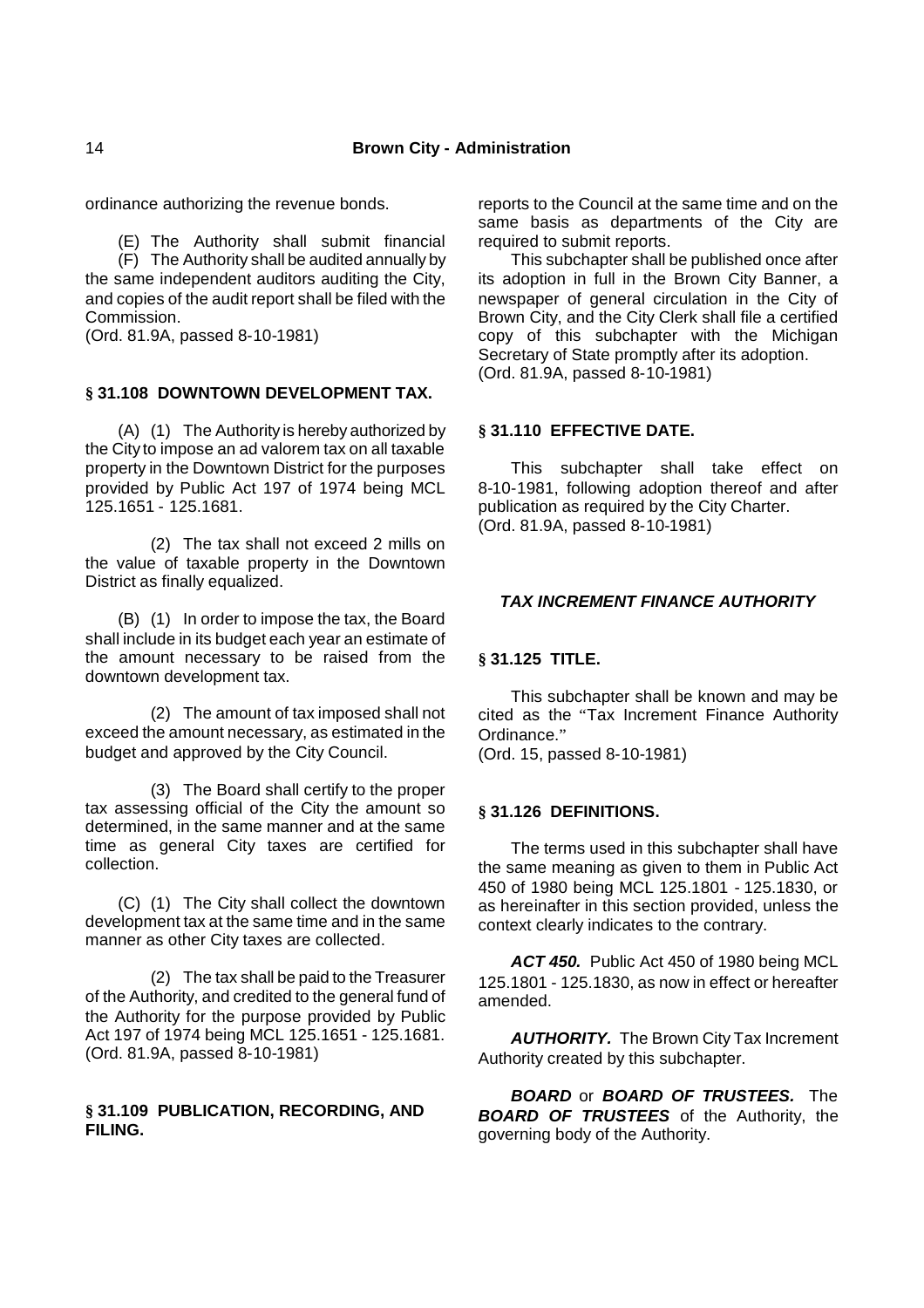*CHIEF EXECUTIVE OFFICER.* The City Manager.

*COUNCIL* or *CITY COUNCIL.* The City Council.

*DISTRICT.* The *DISTRICT* designated by this subchapter as now existing or hereafter amended. (Ord. 15, passed 8-10-1981)

#### **§ 31.127 DETERMINATION OF NECESSITY.**

The City Council hereby determines that it is necessary for the best interests of the City to halt property value deterioration and increase property tax valuation, where possible in the economic districts of the City, to eliminate the causes of that deterioration and to promote economic growth by establishing a tax increment authority pursuant to Public Act 450 of 1980 being MCL 125.1801 - 125.1830.

(Ord. 15, passed 8-10-1981)

#### **§ 31.128 CREATION OF AUTHORITY.**

(A) There is hereby created pursuant to Public Act 450 of 1980 being MCL 125.1801 - 125.1830 a Tax Increment Authority for the City.

(B) The Authority shall be a public body corporate, and shall be known and exercise its powers under title of "Brown City Tax Increment Authority."

(C) The Authority may adopt a seal, may sue and be sued in any court of this state, and shall possess all of the powers necessary to carry out the purpose of its incorporation, as provided by this subchapter and Public Act 450 of 1980 being MCL 125.1801 - 125.1830.

(D) The enumeration of a power in this subchapter or in Public Act 450 of 1980 being MCL 125.1801 - 125.1830 shall not be construed as a limitation upon the general powers of the Authority. (Ord. 15, passed 8-10-1981)

*CITY.* The City of Brown City, Michigan.

# **§ 31.129 DESCRIPTION OF TAX INCREMENT DISTRICTS.**

The Tax Increment Districts in which the Authority shall exercise its powers, as provided by Public Act 450 of 1980 being MCL 125.1801 - 125.1830, shall consist of the territory in the City, subject to the changes as may hereinafter be made pursuant to this subchapter and Public Act 450 of 1980 being MCL 125.1801 - 125.1830. (Ord. 15, passed 8-10-1981)

#### **§ 31.130 BOARD OF TRUSTEES.**

(A) The Authority shall be under supervision and control of a Board of Trustees, consisting of the chief executive officer of the City, and 8 to 12 members as provided by Public Act 450 of 1980 being MCL 125.1801 - 125.1830.

(B) All members shall be appointed by the chief executive officer, subject to approval by the Council, and shall hold office for the terms provided in Public Act 450 of 1980 being MCL 125.1801 - 125.1830.

(C) All members shall hold office until the member's successor is appointed. (Ord. 15, passed 8-10-1981)

#### **§ 31.131 POWERS OF THE AUTHORITY.**

Except as specifically otherwise provided in this subchapter, the Authority shall have all powers provided by law, subject to the limitations imposed by law and herein. (Ord. 15, passed 8-10-1981)

## **§ 31.132 FISCAL YEAR; ADOPTION OF BUDGET.**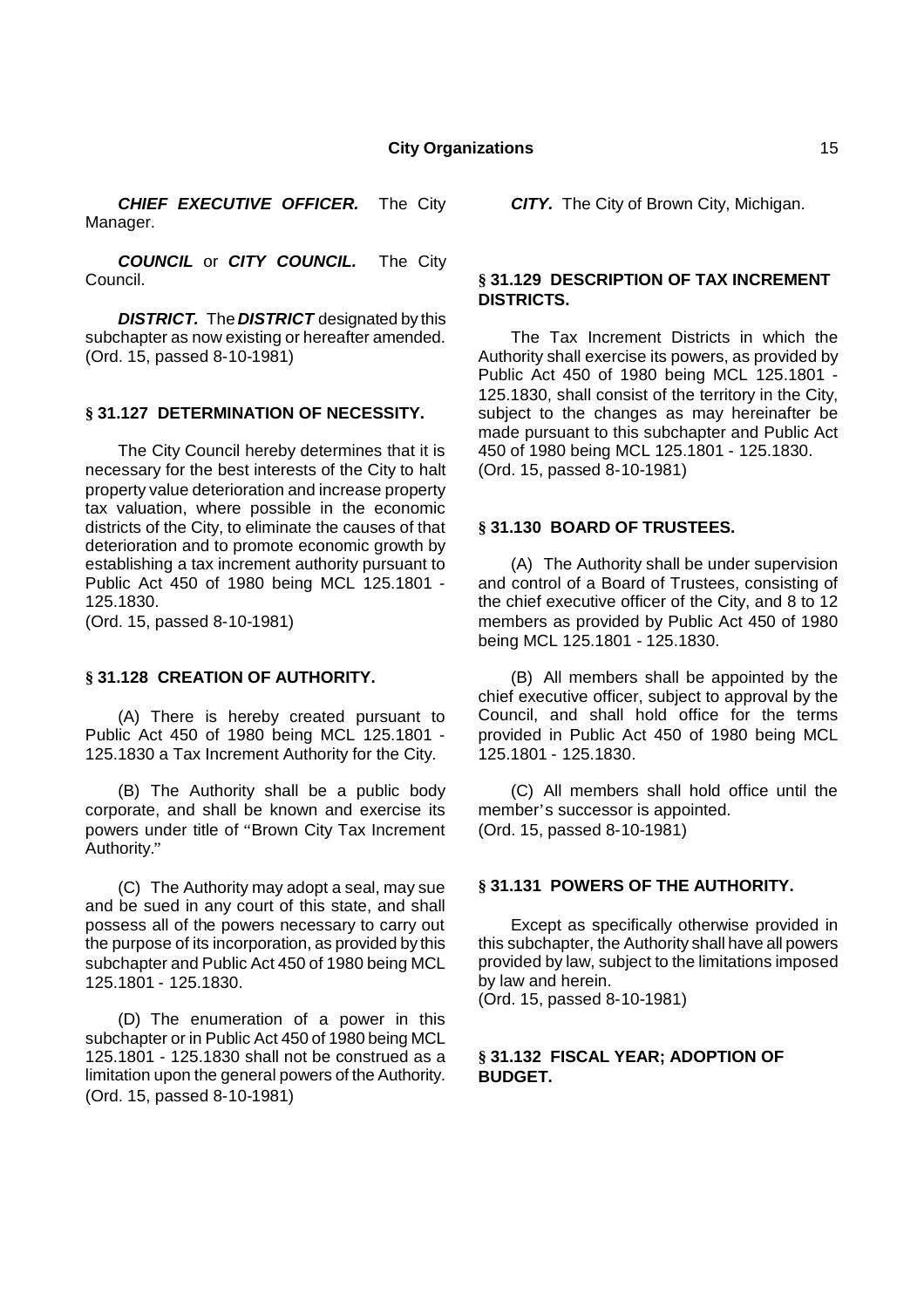(A) The fiscal year of the Authority shall begin on April 1 of each year, and end on March 31 of the following year, or the other fiscal year as may hereafter be adopted by the City.

(B) (1) The Board shall annually prepare a budget and shall submit it to the Council, on the same date that the proposed budget for the City is required by the City Charter to be submitted to the Commission.

(2) The Board shall not finally adopt a budget for any fiscal year until the budget has been approved by the City Council.

(3) The Board may, however, temporarily adopt a budget in connection with the operation of any improvements that have been financed by revenue bonds, where required to do so by the ordinance authorizing the revenue bonds.

(C) (1) The Authority shall submit financial reports to the Council at the same time and on the same basis as City departments are required to submit reports.

(2) The Authority shall be audited annually by the same independent auditors auditing the City, and copies of the audit report shall be filed with the Council. (Ord. 15, passed 8-10-1981)

## **§ 31.133 PUBLICATION, RECORDING, AND FILING.**

This subchapter shall be published once after its adoption in full in the Brown City Banner, a newspaper of general circulation in the City of Brown City, and the City Clerk shall file a certified copy of the subchapter with the Michigan Secretary of State promptly after its adoption. (Ord. 15, passed 8-10-1981)

### **§ 31.134 EFFECTIVE DATE.**

This subchapter shall take effect on 8-10-1981, following adoption hereof and after publication as required by the City Charter. (Ord. 15, passed 8-10-1981)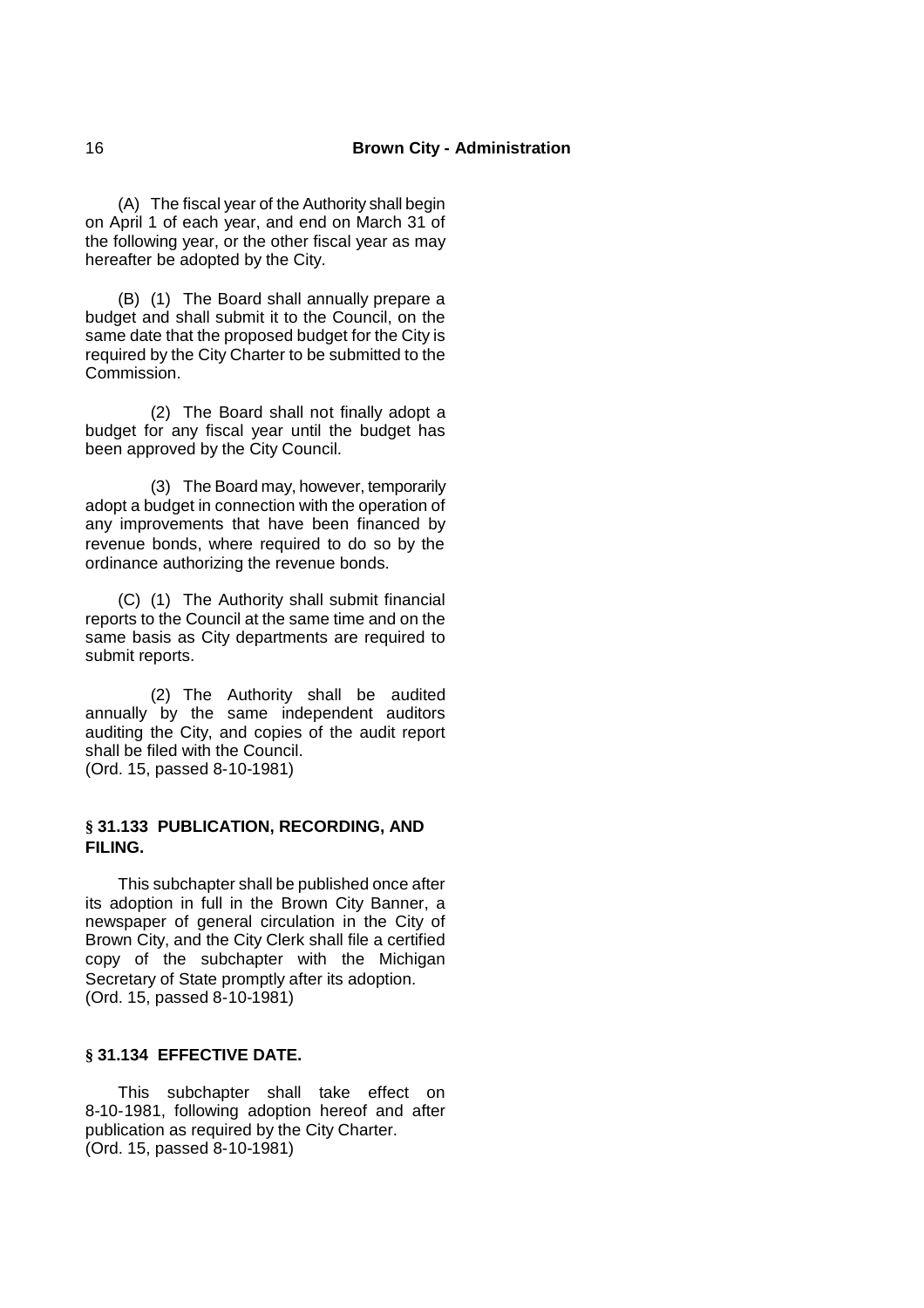**City Organizations** 17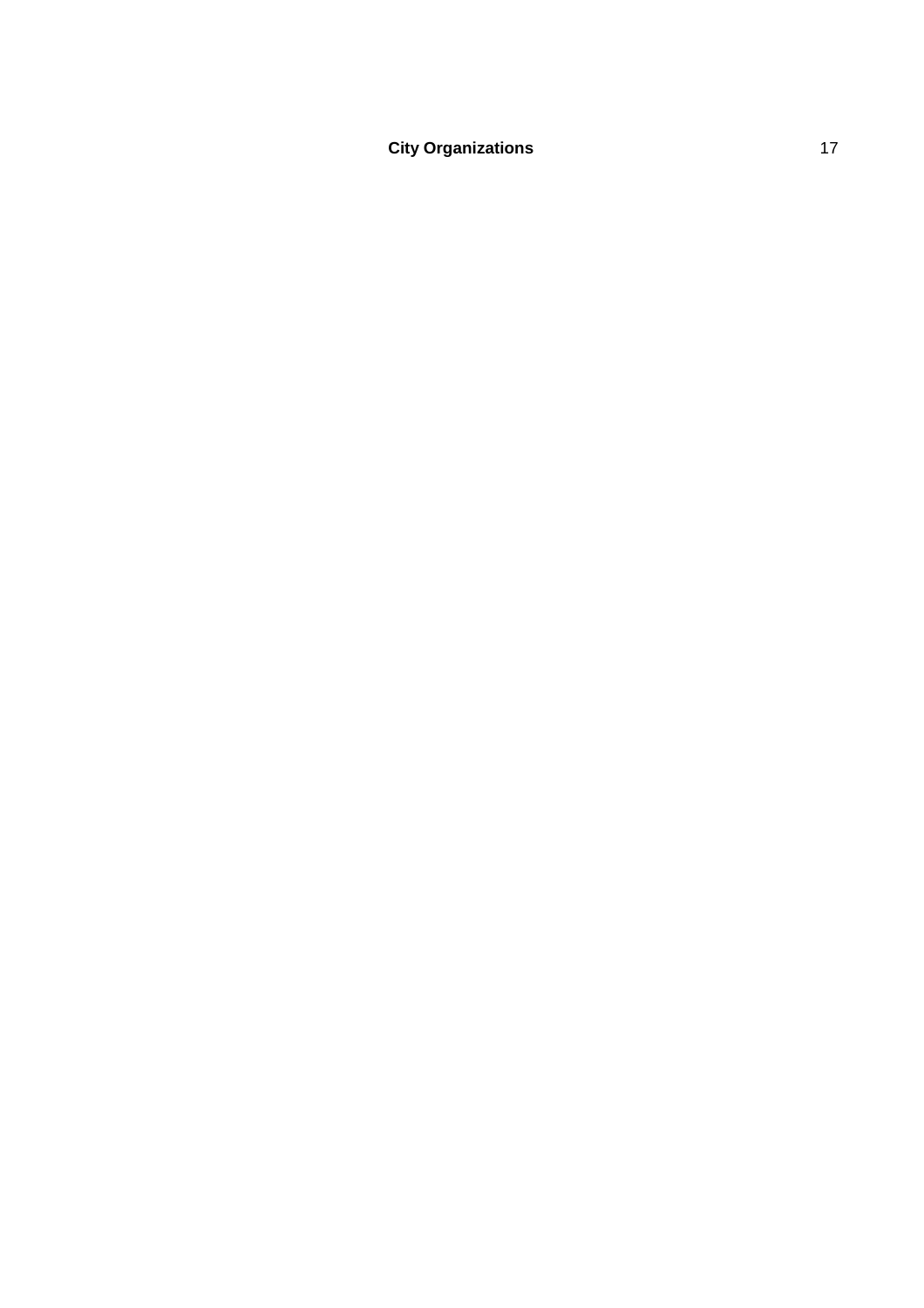### **CHAPTER 32: FINANCE; REVENUE; TAXATION; ASSESSMENTS**

#### **Section**

#### *Special Assessment Procedure*

- 32.01 Definitions
- 32.02 General authority for assessments
- 32.03 Initiation of proceedings; by petition of property owners
- 32.04 Initiation of proceedings; by City Council
- 32.05 City Manager's investigation and report
- 32.06 Tentative determination by Council; direction to prepare assessment roll
- 32.07 Filing of assessment roll; fixing time for and giving notice of public hearing
- 32.08 Conduct of hearing; additional hearing(s) required for certain changes
- 32.09 Action by Council following public hearing; finality of assessment roll
- 32.10 Required vote in case of objections
- 32.11 Creation of lien; when due; installment payments
- 32.12 Collection
- 32.13 Fees and interest
- 32.14 Additional assessments
- 32.15 Refunds
- 32.16 Division of lots after confirmation of assessment
- 32.17 Assessment defects
- 32.18 Additional procedure
- 32.19 Single lot assessments; generally
- 32.20 Single lot assessments; use for recovery of cost of abating public nuisances and hazards
- 32.21 Procedure for collection of expenses incurred by City which are assessable against private

property

- 32.22 Method of service of notices where certain expenses incurred by City are assessable against private property
- 32.23 Remedies cumulative
- 32.24 Effective date

#### *SPECIAL ASSESSMENT PROCEDURE*

#### **§ 32.01 DEFINITIONS.**

For the purpose of this subchapter, the following definitions shall apply unless the context clearly indicates or requires a different meaning.

*COST.* When referring to the *COST* of any public improvement, shall include the *COST* of services, plans, condemnation, spreading of rolls, notices, advertising, financing, construction and legal fees, and all other *COST* incidental to the making of the improvement, the special assessments therefor and the financing thereof.

*PUBLIC IMPROVEMENT.* Any public work or *PUBLIC IMPROVEMENT* for which any part of the cost is to be assessed against 1 or more lots or parcels to be specially benefitted thereby. (1997 Code, § 15.100) (Ord. passed 12-9-1996)

# **§ 32.02 GENERAL AUTHORITY FOR ASSESSMENTS.**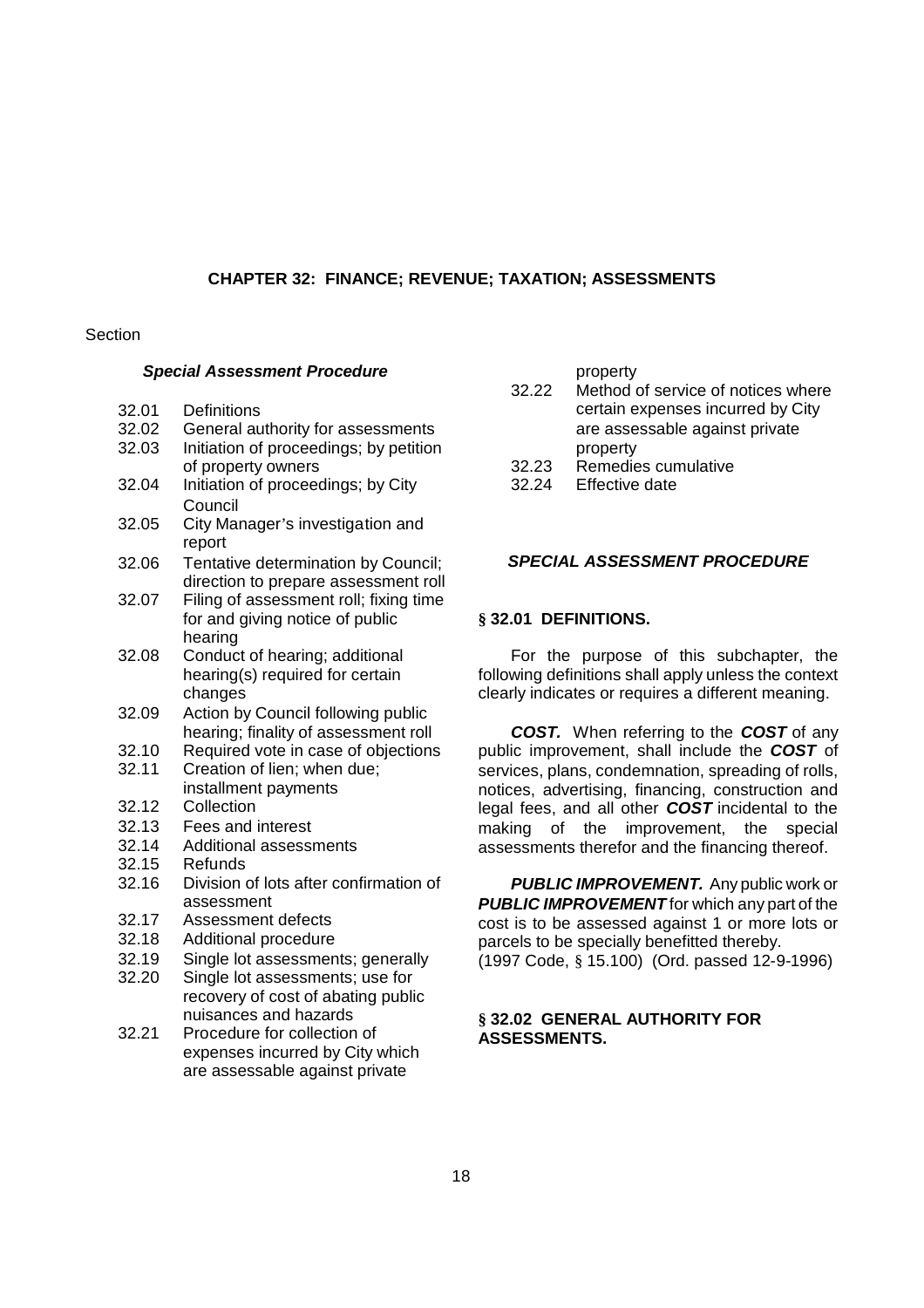The following requirements supplement Article IX Special Assessment of the City Charter. The entire cost, and expense or any part thereof, of all public improvements may be defrayed by special assessment upon the lands specially benefitted by the improvement, in the manner provided in this subchapter.

(1997 Code, § 15.200) (Ord. passed 12-9-1996)

# **§ 32.03 INITIATION OF PROCEEDINGS; BY PETITION OF PROPERTY OWNERS.**

(A) Initiation of public improvements may be by petition to the City Council, signed by property owners whose property is subject to being benefitted.

(B) The petition shall be printed on forms approved by the City Attorney, and shall set forth the location, extent, and character of the desired public improvement.

(C) All petitions for public improvements shall be referred to the City Manager for report and recommendation.

(D) After receiving the City Manager's report and recommendation, the City Council shall proceed in the same manner as provided herein for public improvements initiated by the City Council.

(1997 Code, § 15.300) (Ord. passed 12-9-1996)

#### **§ 32.04 INITIATION OF PROCEEDINGS; BY CITY COUNCIL.**

Proceedings for making public improvements, and defraying the entire cost or any part thereof by special assessment, may be initiated by resolution of the City Council.

(1997 Code, § 15.400) (Ord. passed 12-9-1996)

# **§ 32.05 CITY MANAGER'S INVESTIGATION AND REPORT.**

(A) Whenever the City Council shall determine to make any public improvement, and defray the entire cost and expense thereof or any

part thereof by special assessment, it shall, by resolution, direct the City Manager to make an investigation of the proposed public improvement, and to report the Manager's findings to the Council.

(B) The City Manager's report shall include an analysis of the estimated cost of the proposed public improvement, and plans and specifications for the public improvement. There shall also be included recommendations as to the following:

(1) The portion of the cost to be borne by the special assessment district, and the portion, if any, to be borne by the City at large;

(2) The extent of the improvement and boundaries of the district;

(3) The number of installments in which assessments may be paid; and

(4) Any other facts or recommendations that will aid the Council in determining whether the improvement shall be made, and how the same shall be financed.

(1997 Code, § 15.500) (Ord. passed 12-9-1996)

# **§ 32.06 TENTATIVE DETERMINATION BY COUNCIL; DIRECTION TO PREPARE ASSESSMENT ROLL.**

(A) Upon receipt of the City Manager's report, if the Council shall determine to proceed with the improvement, it shall, by resolution, accept the report and direct the filing of the same.

(B) In addition, by the resolution, the Council shall tentatively determine to proceed with the public improvement, tentatively determine the necessity thereof, and set forth the nature thereof, tentatively designate the limits of the special assessment district to be affected, and describe the lands to be assessed, tentatively determine the part or portion of the cost of the public improvements to be paid by the lands specially benefitted thereby, and the part or proportion, if any, to be paid by the City at large for benefit to the City at large.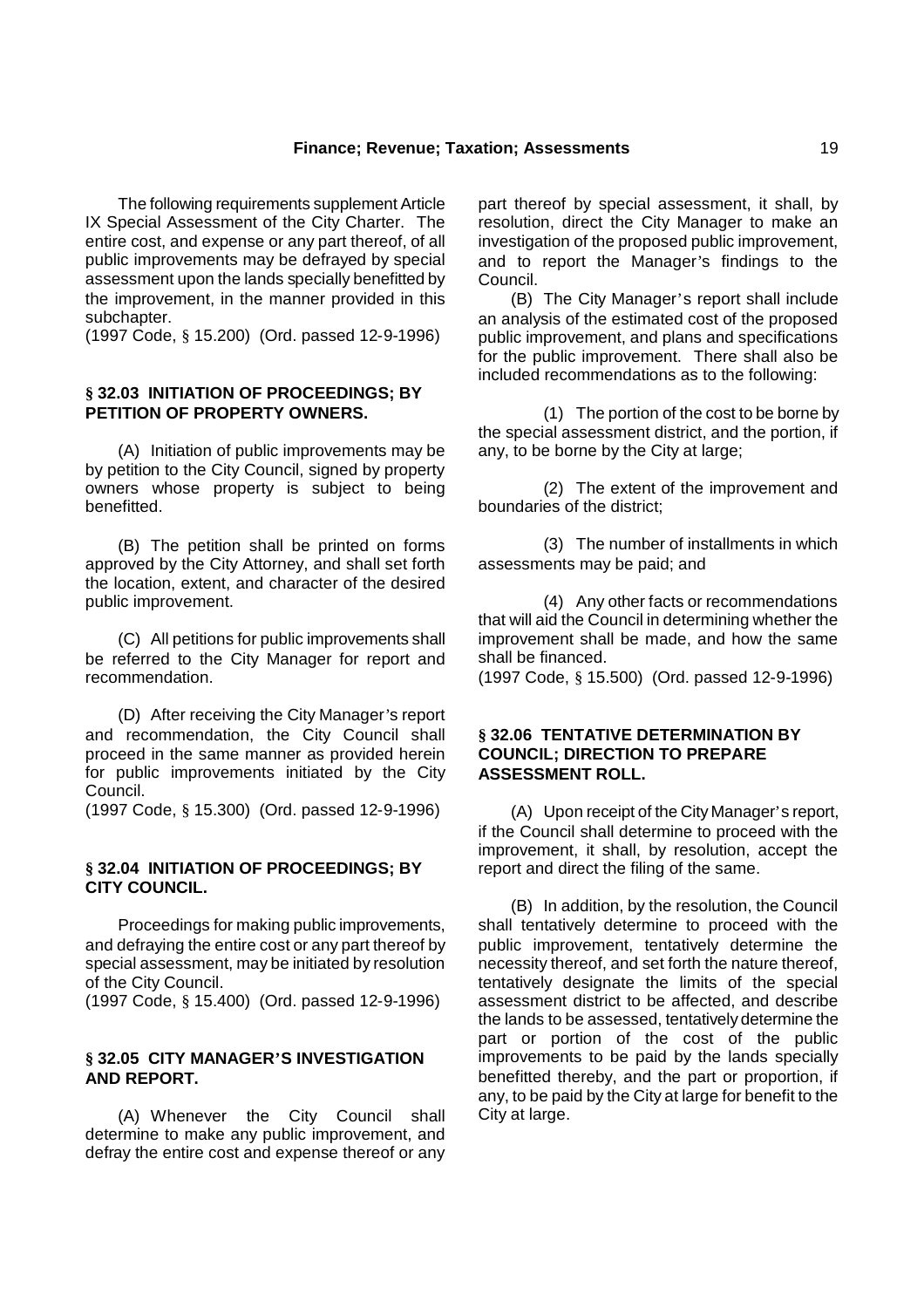(C) The City Council shall direct the City Assessor to make a special assessment roll of the part or proportion of the cost to be borne by the lands specially benefitted, according to the benefits received, and to report the same to the Council.

(1997 Code, § 15.600) (Ord. passed 12-9-1996)

## **§ 32.07 FILING OF ASSESSMENT ROLL; FIXING TIME FOR AND GIVING NOTICE OF PUBLIC HEARING.**

(A) When the special assessment roll has been reported to the Council, it shall order the same filed in the office of the City Manager, for public examination along with the report of the City Manager required to be made pursuant to §§ 32.05 or 32.06, and shall fix a date, time, and place when the Council shall meet to finally determine the necessity of the improvement, composition of the district, to review the roll, and to hear complaints.

(B) The City Manager's report and the assessment roll shall be open to public inspection for a period of 7 days before the hearing required by this section.

(C) The City Clerk shall give notice of the hearing set by the Council to:

(1) Determine the necessity for the improvement and composition of the district;

(2) Review the special assessment roll; and

(3) Hear complaints.

(D) The City Clerk shall give notice by publication at least once in a newspaper, printed and circulated in the City at least 10 days prior to the time of the meeting.

(E) The City Clerk shall further cause notice of the meeting to be mailed by first-class mail to each property owner in the special assessment district, as shown by the current assessment rolls of the City, at least 10 days prior to the time of the hearing.

(F) The notice shall be mailed to the names and addresses shown on the current assessment rolls of the City.

(G) The notice shall state that the plans and special assessment rolls are on file with the City Clerk.

(H) The notice shall further state the estimated cost of the proposed special assessment to that property owner.

(1997 Code, § 15.700) (Ord. passed 12-9-1996)

# **§ 32.08 CONDUCT OF HEARING; ADDITIONAL HEARING(S) REQUIRED FOR CERTAIN CHANGES.**

(A) At the time and place appointed, or at any adjourned meeting thereof, the Council shall meet, hear, and consider any objections to:

- (1) A proposed public improvement;
- (2) The special assessment district; and
- (3) The special assessment roll therefor.

(B) The Council may revise, correct, or amend the plans, estimates of cost, special assessment district, and special assessment roll.

(C) If any changes are made that result in additions to the special assessment district, or increases in the special assessment roll, then an additional hearing(s) shall be held with respect to the changes.

(D) Notices of the hearing shall be given in the same manner as required for the first hearing. (1997 Code, § 15.800) (Ord. passed 12-9-1996)

# **§ 32.09 ACTION BY COUNCIL FOLLOWING PUBLIC HEARING; FINALITY OF ASSESSMENT ROLL.**

(A) After the hearing, or additional hearing(s) if required, the Council may, by resolution:

(1) Determine to proceed with the public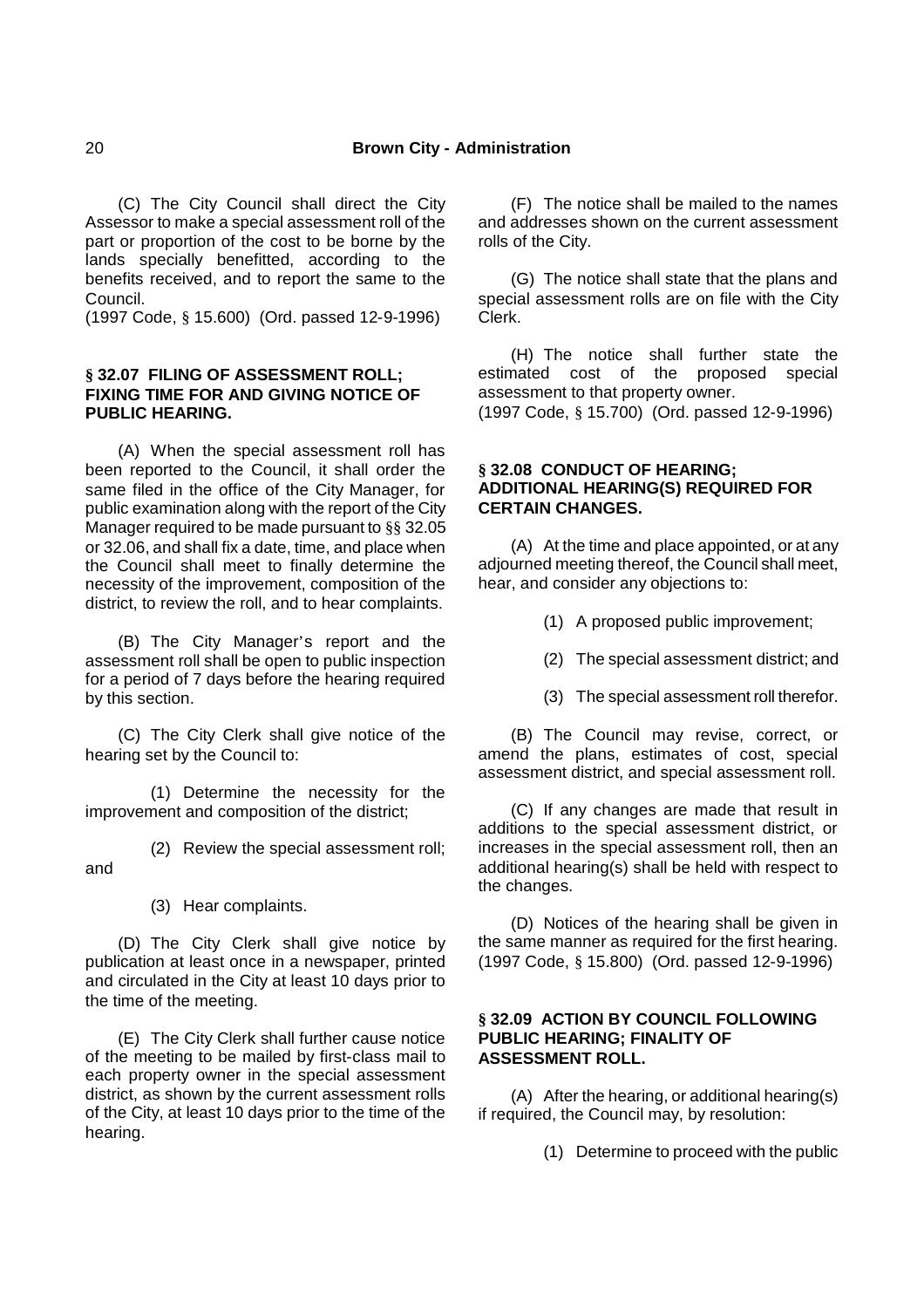improvement;

(2) Set forth the nature thereof;

(3) Designate the limits of the special assessment district to be affected;

(4) Describe the lands to be assessed;

(5) Determine the part or proportion of the cost of the public improvement to be paid by the lands specially benefitted thereby; and

(6) Determine the part or portion, if any, to be paid by the City at large for its benefit.

(B) The Council may also confirm the special assessment roll with the corrections as it may have made, if any; or may refer it back to the City Assessor for revision; or may annul it or any proceedings in connection therewith.

(1) The City Clerk shall endorse the date of confirmation upon each special assessment roll.

(2) Upon ratification and confirmation, the roll shall be final and conclusive. (1997 Code, § 15.900) (Ord. passed 12-9-1996)

# **§ 32.10 REQUIRED VOTE IN CASE OF OBJECTIONS.**

If at or prior to the hearing by the City Council, the owners of more than  $\frac{1}{2}$  of the property to be assessed based upon the basis of assessment, such as frontage, shall object in writing to the improvement, assessment shall not be made without an affirmative vote of 5 of the Council elect. (1997 Code, § 15.1000) (Ord. passed 12-9-1996)

## **§ 32.11 CREATION OF LIEN; WHEN DUE; INSTALLMENT PAYMENTS.**

(A) All special assessments contained in any special assessment roll, including any part thereof to be paid in installments, shall, from the date of confirmation of the roll, constitute a lien upon the

(B) The City Treasurer, or his or her designee, shall mail statements of the several assessments to the respective owners of the

respective lots or parcels of land assessed and, until paid, shall be a charge against the respective owners of the several lots and parcels of land, as a debt to the City from the persons to whom they are assessed.

(B) The lien shall be of the same character and effect as the lien created by the Fourth Class Cities Act for City taxes, and shall include accrued interest and fees.

(C) No judgment or decree, nor act of the Council vacating the special assessment, shall destroy or impair the lien of the City upon the premises assessed for the amount of the assessment as may be equitably charged against the same or as, by a regular mode of proceeding, might be lawfully assessed thereon.

(D) All special assessments shall become due upon confirmation of the special assessment roll or in annual installments, not to exceed 20 in number, as the Council may determine at the time of confirmation.

(1) If in annual installments, the Council may determine the first installment to be due upon confirmation or upon any other date the Council may prescribe, and the subsequent installments annually thereafter.

(2) Deferred installments shall bear interest at the rate as the Council may prescribe, but not to exceed the percentage of interest that the City is paying for this special assessment project.

(1997 Code, § 15.1100) (Ord. passed 12-9-1996)

# **§ 32.12 COLLECTION.**

(A) Whenever any special assessment roll shall be confirmed and be payable, the Council shall direct the City Clerk to transmit it to the City Treasurer for collection.

several lots and parcels of land assessed, as indicated by the records of the City Assessor, stating the amount of the assessment and the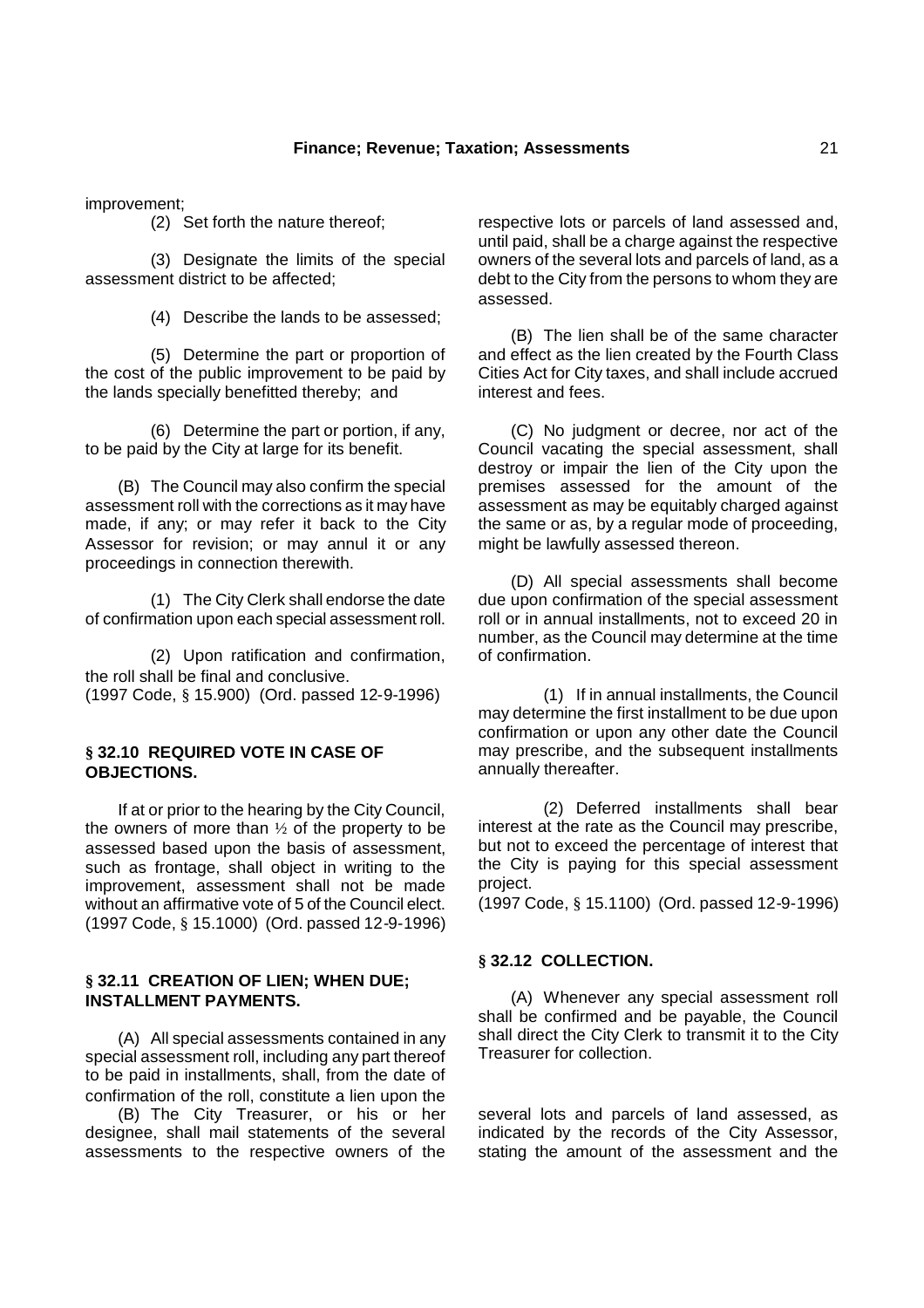manner in which it may be paid; provided, however, failure to mail any such statement shall not invalidate the assessment or entitle the owner to an extension of time within which to pay the assessment; providing 10 days from the date of any late mailing, within which payment may be made, and all or a portion of the penalty and interest may be waived for that portion of the delinquency and interest, if any, caused by the late mailing only.

(C) The whole or any part of the assessment may be paid in full at any time after the date of confirmation of the special assessment roll, until the time as the council shall prescribe, without interest or penalty.

(D) Each special assessment shall be collected by the City Treasurer, with the same rights and remedies as provided for the collection of taxes, except as otherwise herein provided.

(E) All collection fees shall belong to the City and be collectible in the same manner as the collection fee for City taxes.

(1997 Code, § 15.1200) (Ord. passed 12-9-1996)

# **§ 32.13 FEES AND INTEREST.**

After the expiration of the period provided for in § 32.12 for payment without interest or fees, any installment may be discharged, by paying the face amount thereof, together with fees and interest thereon, from the date of confirmation to the date of payment.

(1997 Code, § 15.1300) (Ord. passed 12-9-1996)

#### **§ 32.14 ADDITIONAL ASSESSMENTS.**

Should the assessments on any special assessment roll, including the amount assessed to the City at large, prove insufficient for any reason to pay the cost of the improvement for which they were made, then the Council may make additional pro rata assessments to supply the deficiency against the City and the several lots and parcels of land, in the same ratio as the original assessments, but the total amount assessed against any lot or parcel of land shall not exceed

the value of the benefits received from the improvement.

(1997 Code, § 15.1400) (Ord. passed 12-9-1996)

## **§ 32.15 REFUNDS.**

(A) Should the special assessment, or the proceeds of sale of any special assessment bonds, prove larger than necessary to meet the costs of the improvement, or to meet the principal and interest requirements of any special assessment bonds and expenses incidental thereto, the excess shall be placed in the City Treasury.

(B) If 5% or more, the excess shall be returned pro rata, according to the assessments, except as otherwise specifically provided.

(C) No refunds may be made which contravene the provisions of any evidence of indebtedness secured in whole or in part by the special assessments.

(1997 Code, § 15.1500) (Ord. passed 12-9-1996)

# **§ 32.16 DIVISION OF LOTS AFTER CONFIRMATION OF ASSESSMENT.**

(A) Should any lots or lands be divided, after a special assessment thereon has been confirmed and divided into installments, the City Assessor shall apportion the uncollected amounts upon the several lots and lands so divided, and shall enter the several amounts as amendments upon the special assessment roll.

(B) Within 10 days after the apportionment, the City Treasurer shall send notice of the action to the persons concerned, at their last known addresses, by first-class mail.

(C) The apportionment shall be final and conclusive on all parties, unless protest in writing is received by the City Treasurer within 20 days of the mailing of the aforesaid notice.

(D) The name and address of the persons shall be those set forth on the current assessment rolls of the City.

(1997 Code, § 15.1600) (Ord. passed 12-9-1996)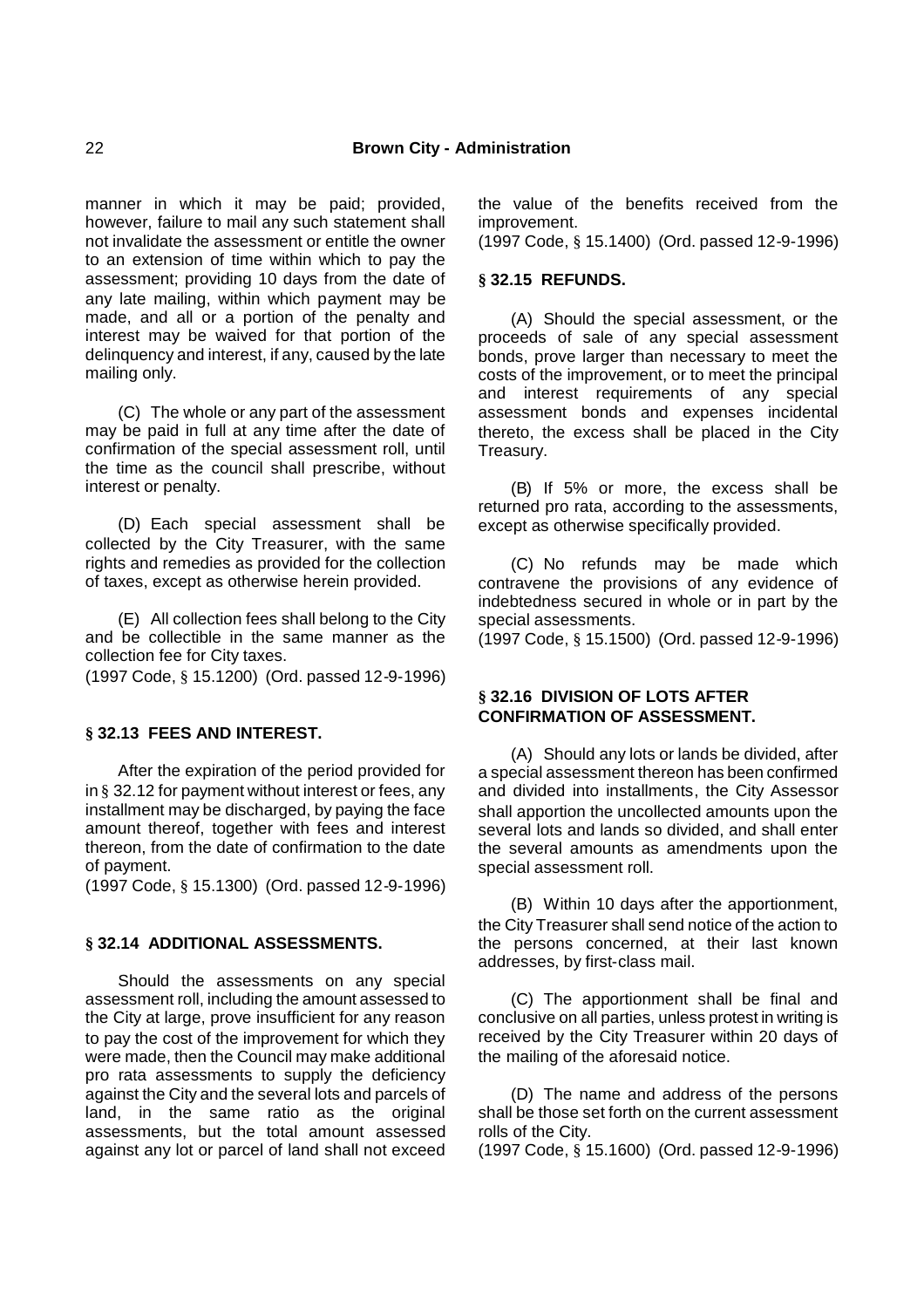## **§ 32.17 ASSESSMENT DEFECTS.**

(A) Whenever the Council deems any special assessment invalid or defective, or whenever a court adjudges an assessment to be illegal, in whole or in part, the Council may cause a new assessment to be levied for the same purpose, whether or not the improvement, or any part thereof, has been completed, or any part of the special assessment collected.

(B) All proceedings on the reassessment, and for the collection thereof, shall be conducted in the same manner as provided for the original assessment.

(C) If any portion of the original special assessment is collected and not refunded, it shall be applied upon the reassessment, and the reassessment shall, to that extent, be deemed satisfied.

(D) If more than the amount reassessed is collected, the balance shall be refunded to the person making the payment.

(E) If in any action it shall appear that, by reason of any irregularities or informalities, the assessment has not been properly made against the person assessed or upon the lot or premises sought to be charged, the court may nevertheless, on satisfactory proof that expense has been incurred by the City that is a proper charge against the person assessed or the lot or premises in question, render judgment for the amount properly chargeable against the person or upon the lot or premises.

(1997 Code, § 15.1700) (Ord. passed 12-9-1996)

# **§ 32.18 ADDITIONAL PROCEDURE.**

In any case where the provisions of this subchapter may prove to be insufficient to carry into full effect the making of any improvement, or the special assessment therefor, the City Council may provide any additional steps or procedure required to effect the improvement by special assessment, in the resolution declaring the determination of the City Council to make the

improvement in the first instance. (1997 Code, § 15.1800) (Ord. passed 12-9-1996)

# **§ 32.19 SINGLE LOT ASSESSMENTS; GENERALLY.**

(A) When any expense shall be incurred by the City upon, or in respect to, any separate or single lot, parcel of land or premises, which, by the provisions of any state law or City ordinance, the Council is authorized to charge and collect as a single lot special assessment against the same, and which is not of that class of special assessments required to be made pro rata upon several lots or parcels of land in a special assessment district, an account of the labor or services for which the expense was incurred, verified by the officer or person performing the labor or services, or causing the same to be done, shall be reported to the City Council in a manner it prescribes.

(1) The accounting reported to the Council shall include a description of the lot or premises on, or in respect to, which the expense was incurred, the name of the owner or person chargeable therewith, and the cost of labor or services performed.

(2) The provisions of the preceding sections of this subchapter with reference to pro rata special assessments generally, and the proceedings necessary to be had before making the improvement, shall not apply to single lot assessments contemplated in this section.

(B) After review of the single lots assessment account, the City Council shall determine what amount or part of every such reported expense shall be charged, and the premises upon which the same shall be levied as a single lot special assessment.

(1) As often as the City Council may deem it expedient, it shall require all of the several amounts so reported and determined, and the several lots or premises chargeable therewith respectively, to be reported by the City Clerk to the City Assessor.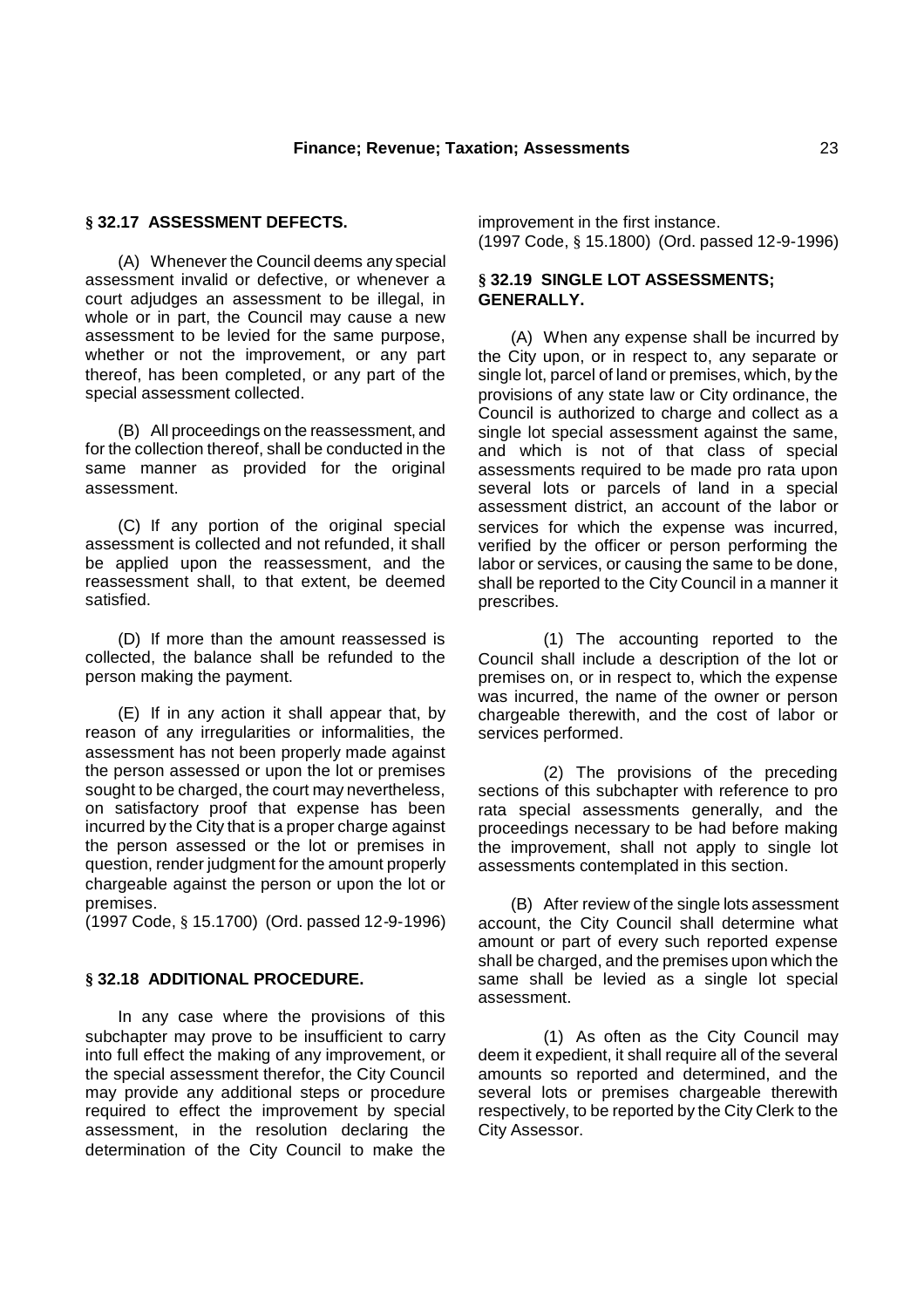(2) The City Assessor shall spread the amounts against the real property chargeable therewith on the next tax roll for the collection of general City taxes.

#### **§ 32.20 SINGLE LOT ASSESSMENTS; USE FOR RECOVERY OF COST OF ABATING PUBLIC NUISANCES AND HAZARDS.**

When any lot, building, or structure and following reasonable notice and failure of the owner(s) to abate the nuisance, because of accumulation of refuse or debris, the uncontrolled growing of weeds, or age or dilapidation, or because of any other condition or happening, becomes a public hazard or nuisance that is detrimental to the health or safety of the inhabitants of the City, or of those residing or habitually going near the lot, building, or structure, and following reasonable notice and failure of owner to abate, the Council may order the hazard or nuisance abated, and the cost of the abatement assessed against the lot, premises, or description of real property upon which the hazard or nuisance was located as a single lot assessment.

(1997 Code, § 15.2000) (Ord. passed 12-9-1996) *Cross-reference:*

*For additional nuisance provisions, see Ch. 91:*

*Nuisances*

### **§ 32.21 PROCEDURE FOR COLLECTION OF EXPENSES INCURRED BY CITY WHICH ARE ASSESSABLE AGAINST PRIVATE PROPERTY.**

(A) When any expense shall have been incurred by the City, upon or in respect to any single premises, which expense is chargeable against the premises and the owner thereof, under the provisions of the Charter, any City ordinance or state law, and is not of that class required to be prorated among several lots and parcels of land in a special assessment district, an account of the labor, material or service for which the expense was incurred, with a description of the premises upon or in respect to which the expense was incurred, the name of the owner, if known, or the name appearing on the current tax roll, shall be reported to the City Manager, who shall immediately charge and bill the owner, as set forth

(1997 Code, § 15.1900) (Ord. passed 12-9-1996)

on the current tax rolls, or any other owner, if known.

(B) At the times as the Clerk may deem advisable, the City Clerk shall direct the preparation of a special assessment roll covering all the unpaid charges.

(C) The roll shall be filed in the City Clerk's office, and shall be presented to the City Council for confirmation as a single lot assessment. (1997 Code, § 15.2100) (Ord. passed 12-9-1996)

# **§ 32.22 METHOD OF SERVICE OF NOTICES WHERE CERTAIN EXPENSES INCURRED BY CITY ARE ASSESSABLE AGAINST PRIVATE PROPERTY.**

(A) Notice regarding sidewalk construction or repairs, dangerous structures, abating nuisances or any other act, the expense of which, if performed by the City, may be assessed against the premises under the provisions of this subchapter, shall be served:

(1) By delivering the notice to the owner personally, or by leaving the same at his or her residence, office, or place of business, with some adult person of suitable discretion;

(2) By mailing the notice, by certified or registered mail, to the property owner at his or her last known address; or

(3) If the owner is unknown, by posting the notice in some obvious place on the premises for 5 days.

(B) For purposes of this subchapter, *OWNER* shall be defined as the name and address as set forth on the current tax rolls.

(1997 Code, § 15.2200) (Ord. passed 12-9-1996)

# **§ 32.23 REMEDIES CUMULATIVE.**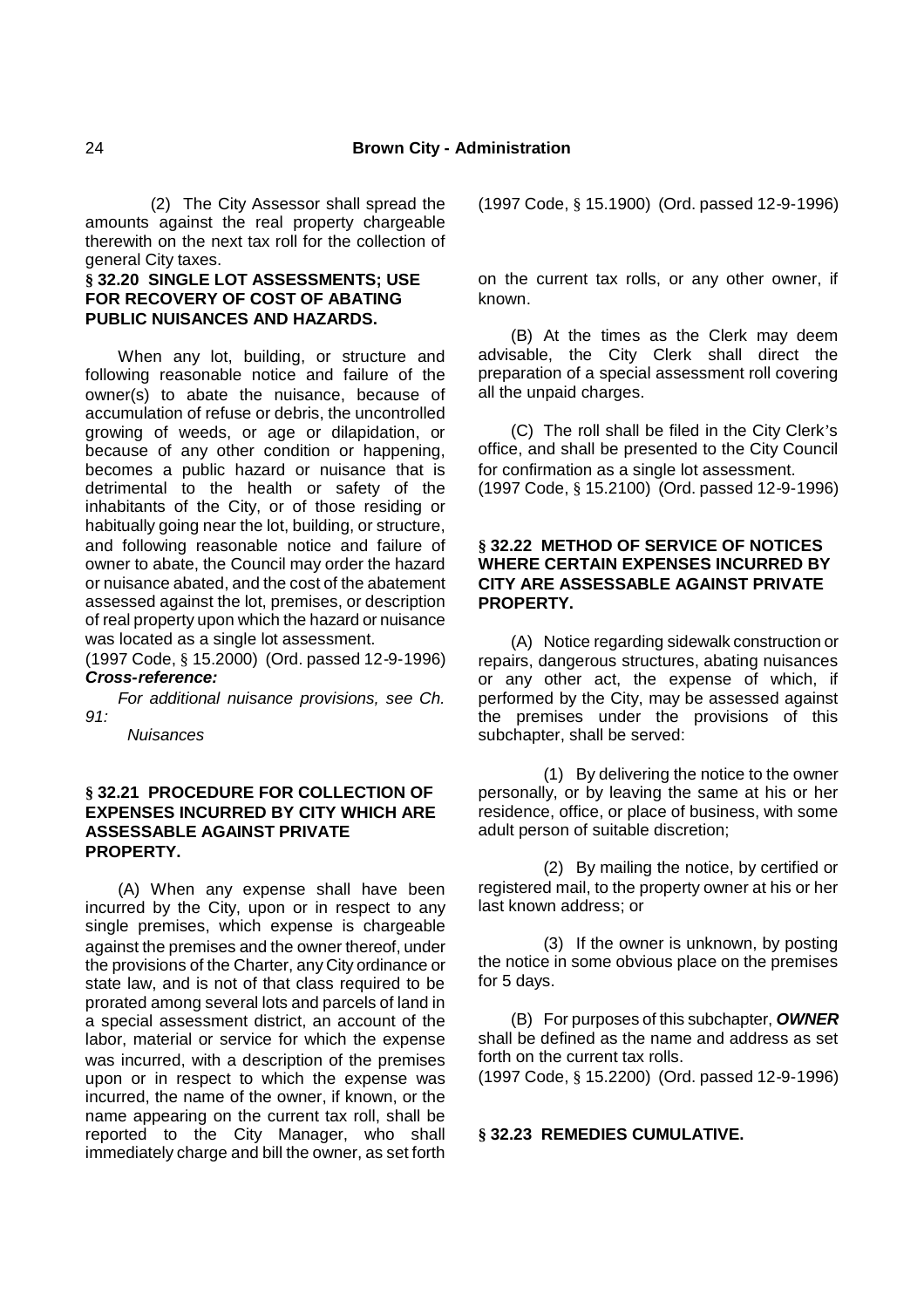(A) After the date of confirmation of any resolution levying a special assessment, the full amount of the assessment, and all interest thereon, shall constitute a lien on the premises subject thereto.

(C) In case of a delinquency, that amount may be collected as delinquent City property taxes or by a suit against the person, or by both methods until collected, or by any other lawful means, all of these being cumulative.

(1997 Code, § 15.2300) (Ord. passed 12-9-1996)

# **§ 32.24 EFFECTIVE DATE.**

This subchapter shall be effective 21 days after adoption.

(1997 Code, § 15.2600) (Ord. passed 12-9-1996)

(B) That amount shall also be a debt of the person to whom assessed until paid.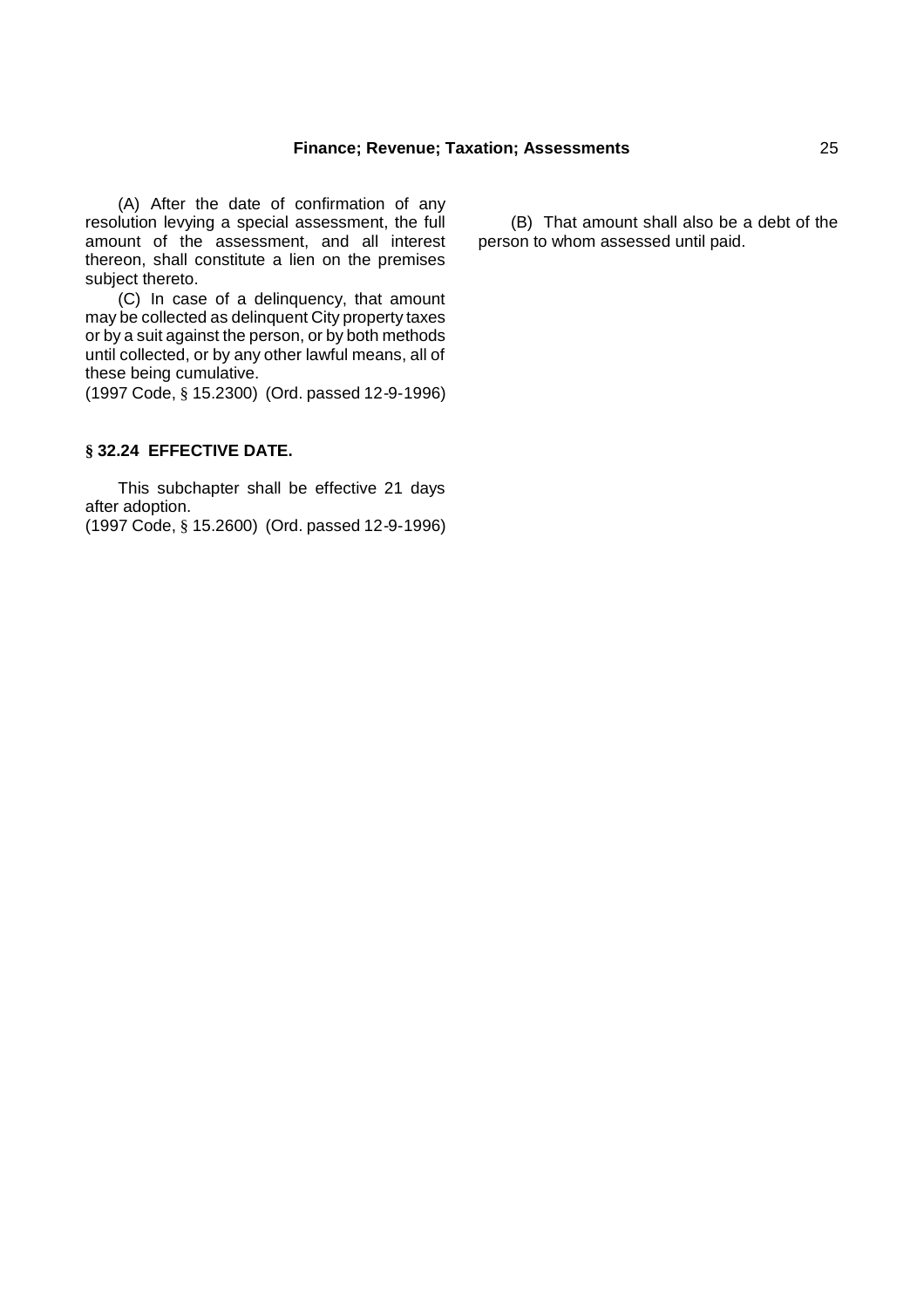# **CHAPTER 33: PERSONNEL**

Section